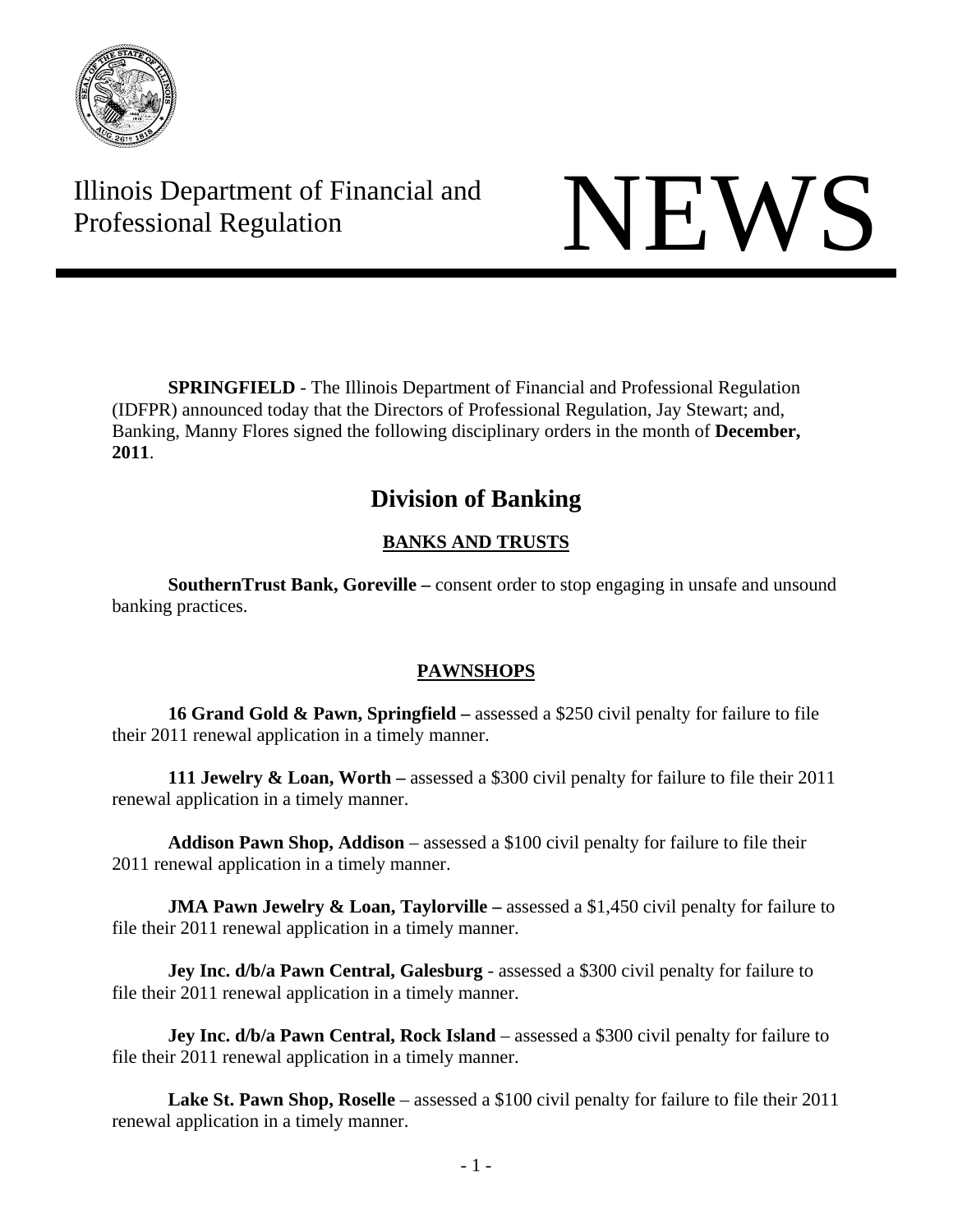**Main Street Pawn, Galesburg** – assessed a \$300 civil penalty for failure to file their 2011 renewal application in a timely manner.

**Streator Cash Express, Streator** – assessed a \$100 civil penalty for failure to file their 2011 renewal application in a timely manner.

**Super Pawn Jewelry & Loan, LLC, Round Lake Beach** – assessed a \$300 civil penalty for failure to file their 2011 renewal application in a timely manner.

**The Bargain Box Pawnshop, Eldorado** – assessed a \$300 civil penalty for failure to file their 2011 renewal application in a timely manner.

**Woodstock Jewelry & Pawn, Woodstock** – assessed a \$400 civil penalty for failure to file their 2011 renewal application in a timely manner.

**Yankel, Inc. d/b/a Governor's Pawn, Chicago** – assessed a \$650 civil penalty for failure to file their 2011 renewal application in a timely manner.

## **RESIDENTIAL MORTAGE**

**Abacus Financial Services, LLC, Chicago** – residential mortgage license (MB.0005393) fined \$500 for failure to file Loan Servicer Report on-line during filing period.

**Ace Lending, LLC, Lancaster, WI** – residential mortgage license (MB.6760449) fined \$500 for failure to file Loan Servicer Report on-line during filing period.

**Action Mortgage, Inc., Villa Park** – residential mortgage license (MB.0003145) fined \$500 for failure to file Loan Servicer Report on-line during filing period.

**Allied Home Mortgage Corporation, Houston, TX** – residential mortgage license (MB.0006724) fined \$15,000 and suspended for failure to maintain its Surety Bond.

**American Financial Solutions, Inc., Berwyn** – residential mortgage license (MB.0005846) fined \$500 for failure to file Loan Servicer Report on-line during filing period.

**American Funding, Inc., Chicago** – residential mortgage license (MB.0005849) fined \$500 for failure to file Loan Servicer Report on-line during filing period.

**American Home Lending USA, LLC, Edwardsville** – residential mortgage license (MB.6760542) fined \$500 for failure to file Loan Servicer Report on-line during filing period.

**American Home Lending Group, St. Louis, MO** – ordered to cease and desist from conducting unlicensed mortgage loan modification relief services with consumers and assessed \$25,000 civil penalty.

**American Portfolio Mortgage Corporation, Palatine** – residential mortgage license (MB.0005608) fined \$500 for failure to file Loan Servicer Report on-line during filing period.

Amerifinancial Home Mortgage, Inc., Barrington – residential mortgage license (MB.0005517) fined \$500 for failure to file Loan Servicer Report on-line during filing period.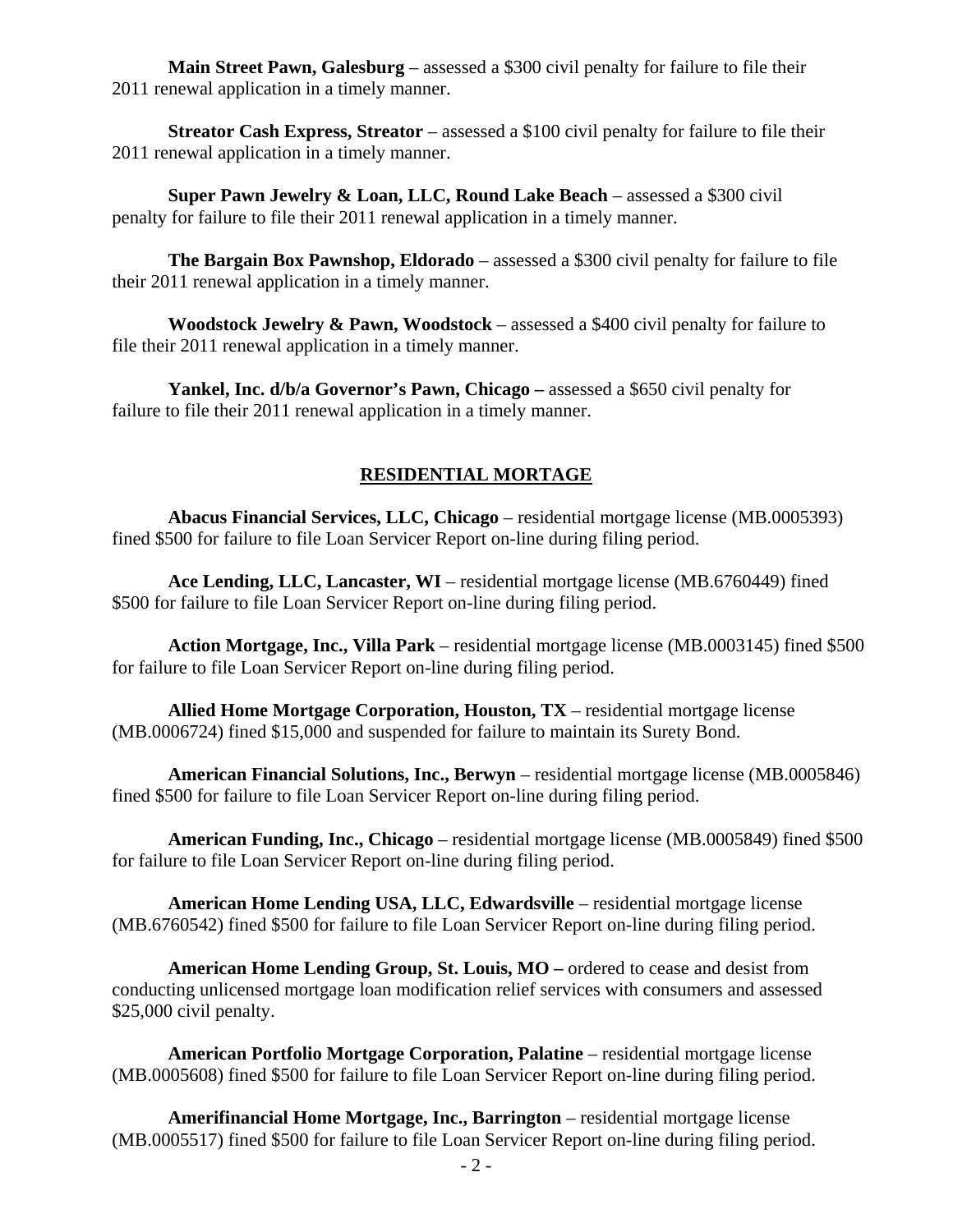**Apollo Mortgage Finance, Hoffman Estates** – residential mortgage license (MB.0006086) fined \$500 for failure to file Loan Servicer Report on-line during filing period.

**AUS Financial Services, Inc., Lombard** – residential mortgage license (MB.0006554) fined \$500 for failure to file Loan Servicer Report on-line during filing period.

**Biz, Inc., Des Plaines** – residential mortgage license (MB.6759743) fined \$500 for failure to file Loan Servicer Report on-line during filing period.

**Butler & Associates, East St. Louis, MO** – ordered to cease and desist from conducting unlicensed mortgage loan modification relief services with consumers and assessed a \$25,000 civil penalty.

**Capital Financial Group, LLC, Winnetka** – residential mortgage license (MB.0005788) fined \$500 for failure to file Loan Servicer Report on-line during filing period.

**Cayuga Lending, LLC, New York, NY** – residential mortgage license (MB.6760736) fined \$500 for failure to file Loan Servicer Report on-line during filing period.

**City First Mortgage Services, LLC, Bountiful, UT** – residential mortgage license (MB.0006283) fined \$500 for failure to file Loan Servicer Report on-line during filing period.

**Credit Banc Plus, Inc., Chicago** – residential mortgage license (MB.6760079) fined \$500 for failure to file Loan Servicer Report on-line during filing period.

**DB Private Wealth Mortgage, Ltd., New York, NY** – residential mortgage license (MB.6760485) fined \$500 for failure to file Loan Servicer Report on-line during filing period.

**Direct Mortgage Wholesale, Corp., Salt Lake City, UT** – residential mortgage license (MB.6760134) fined \$500 for failure to file Loan Servicer Report on-line during filing period.

**Draper and Kramer Mortgage Corp., Lombard** – residential mortgage license (MB.0004263) fined \$500 for failure to file Loan Servicer Report on-line during filing period.

**Educated Mortgage Services, LLC, Sun Prairie, WI** – residential mortgage license (MB.6760468) fined \$500 for failure to file Loan Servicer Report on-line during filing period.

**Envoy Mortgage, Ltd, Houston, TX** – residential mortgage license (MB.6759338) fined \$500 for failure to file Loan Servicer Report on-line during filing period.

**First American Mortgage Trust, Brookline, MA** – residential mortgage license (MB.0005709) fined \$500 for failure to file Loan Servicer Report on-line during filing period.

**Forum Mortgage Bancorp, Chicago** – residential mortgage license (MB.0004433) fined \$500 for failure to file Loan Servicer Report on-line during filing period.

**Fox Financial, LLC, Mokena** – residential mortgage license (MB.0006274) fined \$500 for failure to file Loan Servicer Report on-line during filing period.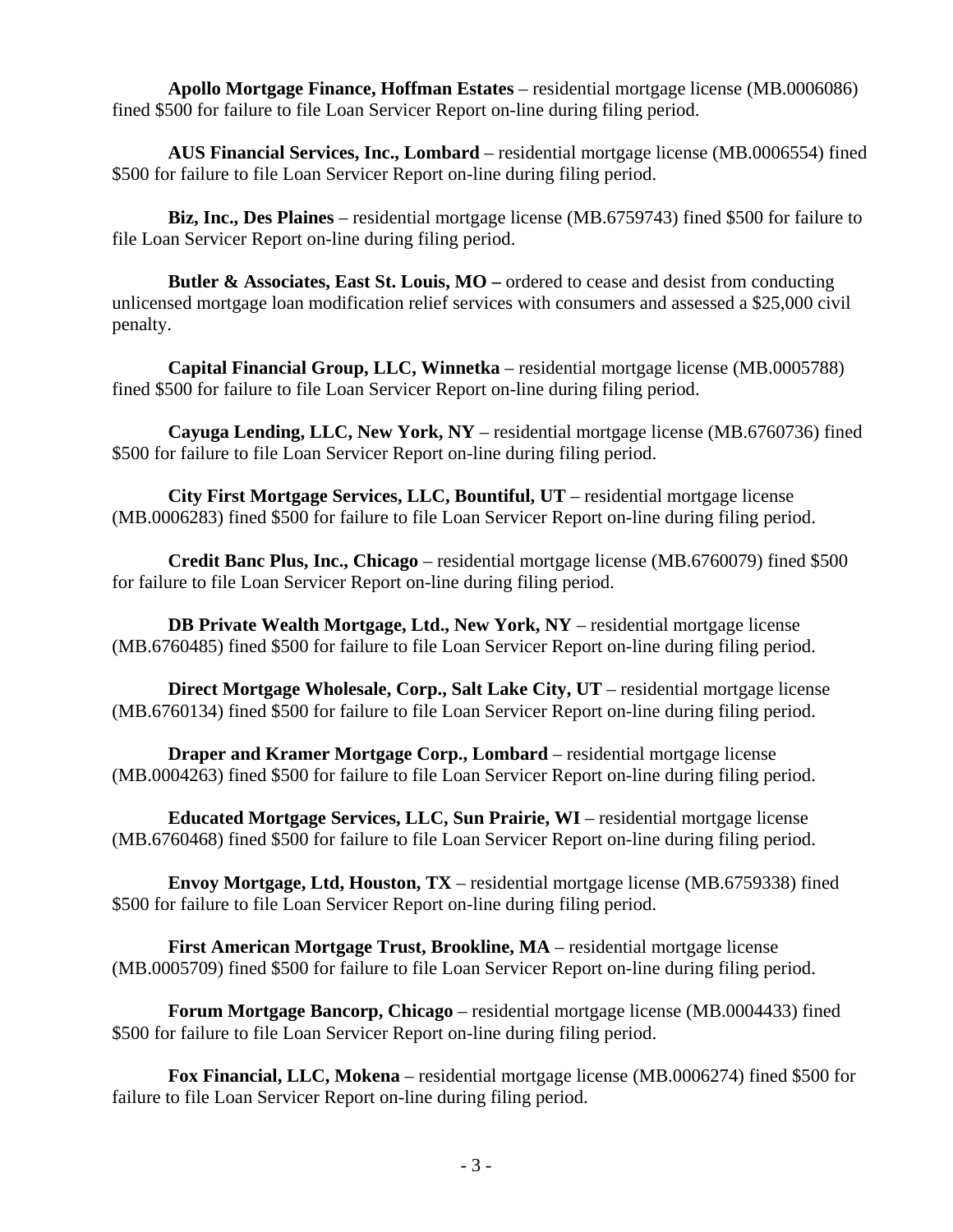**FPF Wholesale, Santa Ana, CA** – residential mortgage license (MB.6760719) fined \$500 for failure to file Loan Servicer Report on-line during filing period.

Goodwill Mortgage, Elmhurst – residential mortgage license (MB.6760378) fined \$500 for failure to file Loan Servicer Report on-line during filing period.

**Guaranteed Financial Corp., Berwyn** – residential mortgage license (MB.6759789) fined \$500 for failure to file Loan Servicer Report on-line during filing period.

**Guidance Residential, LLC, Reston, VA** – residential mortgage license (MB.0006455) fined \$500 for failure to file Loan Servicer Report on-line during filing period.

**Hartford Financial Services, Inc., Palatine** – residential mortgage license (MB.0004228) fined \$500 for failure to file Loan Servicer Report on-line during filing period.

**Illinois Financial Network, Inc., Chicago** – residential mortgage license (MB.0006655) fined \$500 for failure to file Loan Servicer Report on-line during filing period.

**JTA Mortgage Corp., Hinsdale** – residential mortgage license (MB.6760103) fined \$500 for failure to file Loan Servicer Report on-line during filing period.

**Loanleaders of America, Inc., Santa Ana, CA** – residential mortgage license (MB.6759794) fined \$500 for failure to file Loan Servicer Report on-line during filing period.

**Mid Nation Mortgage Corp., Springfield, MO** – residential mortgage license (MB.6760767) fined \$500 for failure to file Loan Servicer Report on-line during filing period.

**Mortgage Bancorp Services, Palatine** – residential mortgage license (MB.0003175) fined \$500 for failure to file Loan Servicer Report on-line during filing period.

**Mortgage Bankers of Wisconsin, Brookfield, WI** – residential mortgage license (MB.6760484) fined \$500 for failure to file Loan Servicer Report on-line during filing period**.** 

**Mortgage Financial Advisors, Ltd., Wood Dale** – residential mortgage license (MB.0005685) fined \$500 for failure to file Loan Servicer Report on-line during filing period**.** 

**Mortgage Helpers, Inc., Chicago** – residential mortgage license (MB.6760739) fined \$500 for failure to file Loan Servicer Report on-line during filing period**.** 

**Mortgage/Max Corporation d/b/a Chicagoland Home Mortgage Services, Chicago** – residential mortgage license (MB.0006026) fined \$500 for failure to file Loan Servicer Report online during filing period**.** 

**Mortgage Square, Inc., Chicago** – residential mortgage license (MB.0003213) fined \$500 for failure to file Loan Servicer Report on-line during filing period**.** 

**Murphy Home Solutions, St. Louis, MO –** ordered to cease and desist from conducting unlicensed mortgage loan modification relief services with consumers and assessed a \$25,000 civil penalty.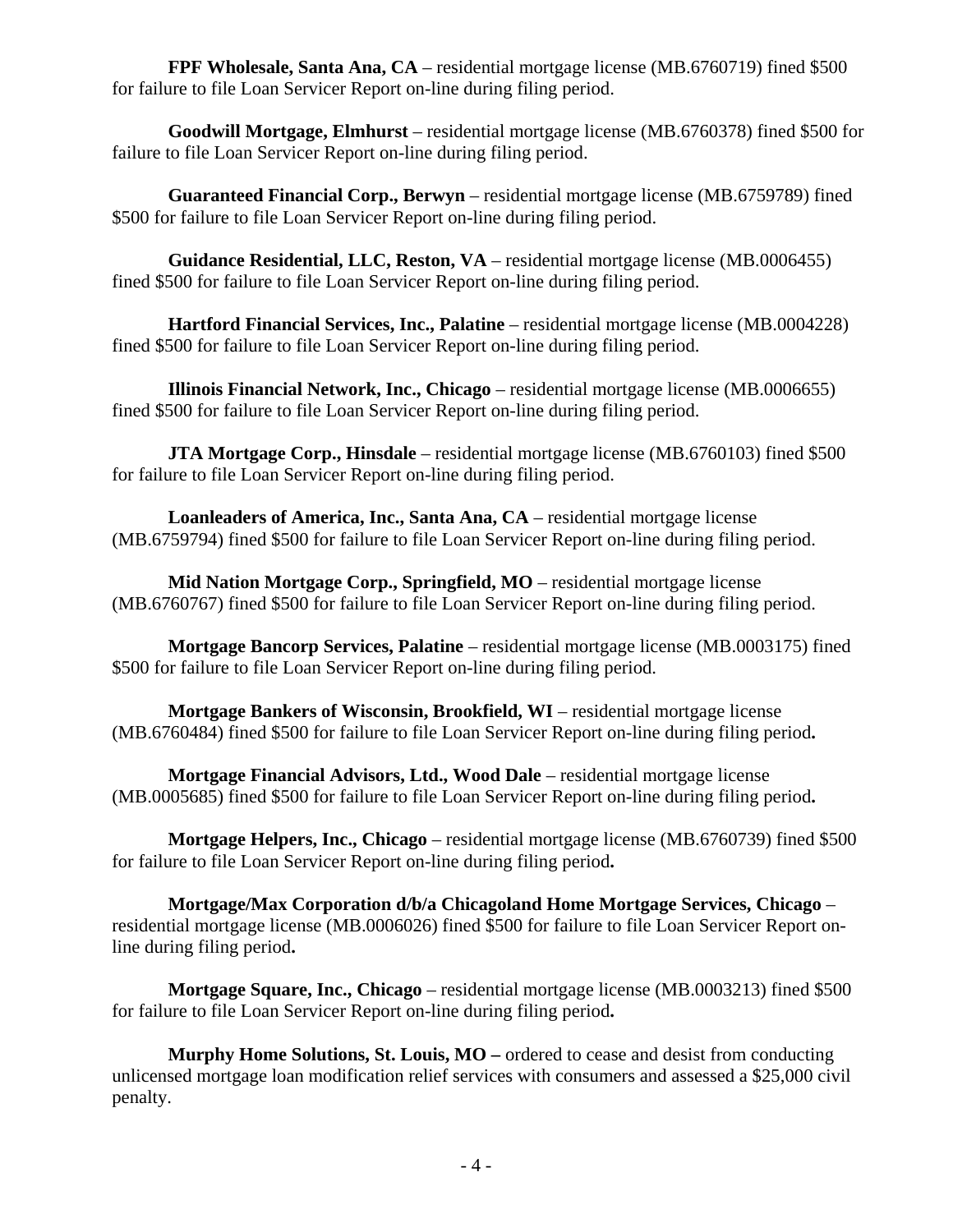**Murphy Mortgage Solutions, St. Louis, MO** – ordered to cease and desist from conducting unlicensed mortgage loan modification relief services with consumers and assessed a \$25,000 civil penalty.

**Newcastle Home Loans, LLC, Chicago** – residential mortgage license (MB.0006897) fined \$500 for failure to file Loan Servicer Report on-line during filing period**.** 

**Northwestern Mortgage Co., Willow Springs** – residential mortgage license (MB.0005108) fined \$500 for failure to file Loan Servicer Report on-line during filing period**.** 

**Owl Tree Mortgage Company, Elmhurst** – residential mortgage license (MB.6759864) fined \$500 for failure to file Loan Servicer Report on-line during filing period**.** 

**Paramount Home Loan Corp., Schaumburg** – residential mortgage license (MB.6760625) fined \$500 for failure to file Loan Servicer Report on-line during filing period**.** 

**Physician Loans Corporation, Columbus, OH** – residential mortgage license (MB.0006434) fined \$500 for failure to file Loan Servicer Report on-line during filing period**.** 

**Plaza Home Mortgage, Inc., San Diego, CA** – residential mortgage license (MB.6760287) fined \$500 for failure to file Loan Servicer Report on-line during filing period**.** 

**Real Estate Mortgage Network, Inc., d/b/a REMN, Inc., River Edge, NJ – residential** mortgage license (MB.6760732) fined \$500 for failure to file Loan Servicer Report on-line during filing period**.** 

**Residential Finance Corporation, Columbus, OH** – residential mortgage license (MB.0005562) fined \$500 for failure to file Loan Servicer Report on-line during filing period**.** 

**South Suburban Home Loans, LLC, Flossmoor** – residential mortgage license (MB.6760197) Order rescinding fine per administrative hearing.

**Stearns Lending, Inc., Santa Ana, CA** – residential mortgage license (MB.6760686) fined \$500 for failure to file Loan Servicer Report on-line during filing period**.** 

**Team USA Mortgage, LLC, Quincy** – residential mortgage license (MB.6760743) fined \$500 for failure to file Loan Servicer Report on-line during filing period**.** 

**Total Mortgage Services, LLC Milford, CT** – residential mortgage license (MB.6759847) fined \$500 for failure to file Loan Servicer Report on-line during filing period**.** 

**U.S. Financial, Ltd, Des Plaines** – residential mortgage license (MB.0004008) fined \$500 for failure to file Loan Servicer Report on-line during filing period**.** 

**United Equity Mortgage Corp., Chicago** – residential mortgage license (MB.0006591) fined \$500 for failure to file Loan Servicer Report on-line during filing period**.** 

**United Mortgage Services, Addison** – residential mortgage license (MB.6760020) fined \$500 for failure to file Loan Servicer Report on-line during filing period**.**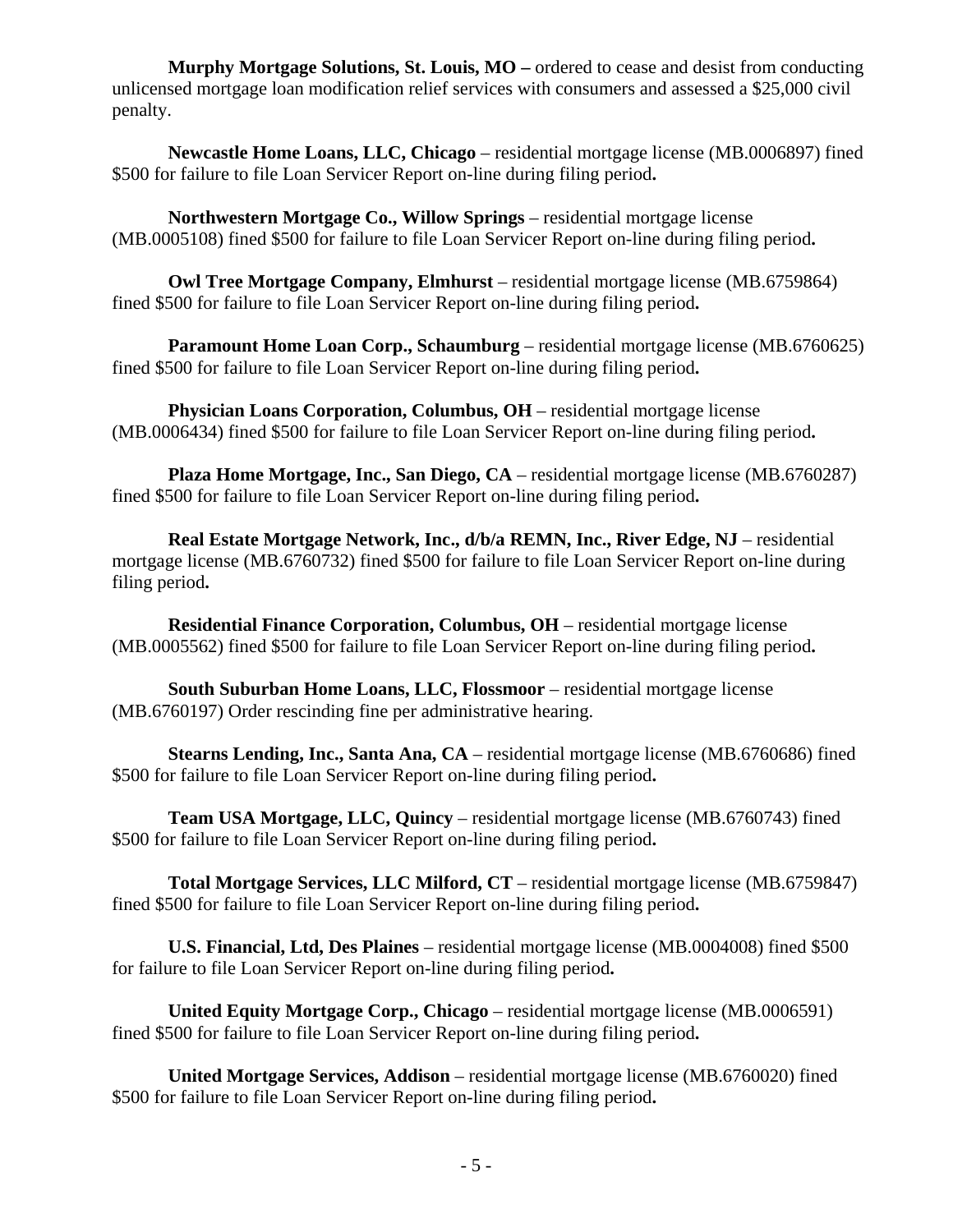**Vantium Capital, Inc. d/b/a Acqura Loan Services, Irving, TX** – residential mortgage license (MB.6760596) fined \$500 for failure to file Loan Servicer Report on-line during filing period**.** 

**X-Pert Mortgage of Illinois, Inc., Palos Heights** – residential mortgage license (MB.6760597) fined \$500 for failure to file Loan Servicer Report on-line during filing period**.** 

**Yale Home Mortgage Corp., Buffalo Grove** – residential mortgage license (MB.0006202) fined \$500 for failure to file Loan Servicer Report on-line during filing period**.** 

**Equity One Mortgage, St. Peters, MO** – residential mortgage license (MB.0006514) fined \$100,000 and Revoked for unlicensed loan originator activities and co-brokering.

## **LOAN ORIGINATOR**

**Riu Murphy, St. Louis, MO** – LO License (030.0029902) revoked and fined \$34,000 for conducting loan origination activities without being registered.

**Solomon Butler, East St. Louis** – ordered to cease and desist and assessed \$25,000 civil penalty for performing loan originator activities without a loan originator registration.

# **Financial Institutions**

*Note: If a licensee has exercised its right to a hearing pursuant to statute, an order on this list may not be final.* 

#### **CONSUMER CREDIT**

AAA My Cash Services, Inc, Round Lake Heights – CILA License (3494) was fined \$4, 250.00 for the following violations: The licensee did not follow required procedures when ceasing operations, closing business, or filing bankruptcy and other violations.

**American Honda Finance Corporation, Elgin –** SFA License (280) was fined \$3,600.00 for the following violations: Improper simple interest calculations and other violations.

**Citifinancial Services, Inc., Chicago –** CILA License (2362) was fined \$2,650.00 for the following violations: Licensee did not follow required procedures when ceasing operations, closing business, or filing for bankruptcy and other violations.

**Citifinancial Services, Inc., Peoria –** CILA License (2350) was fined \$1,150.00 for the following violations: The file of original papers for the loan is not properly maintained and other violations.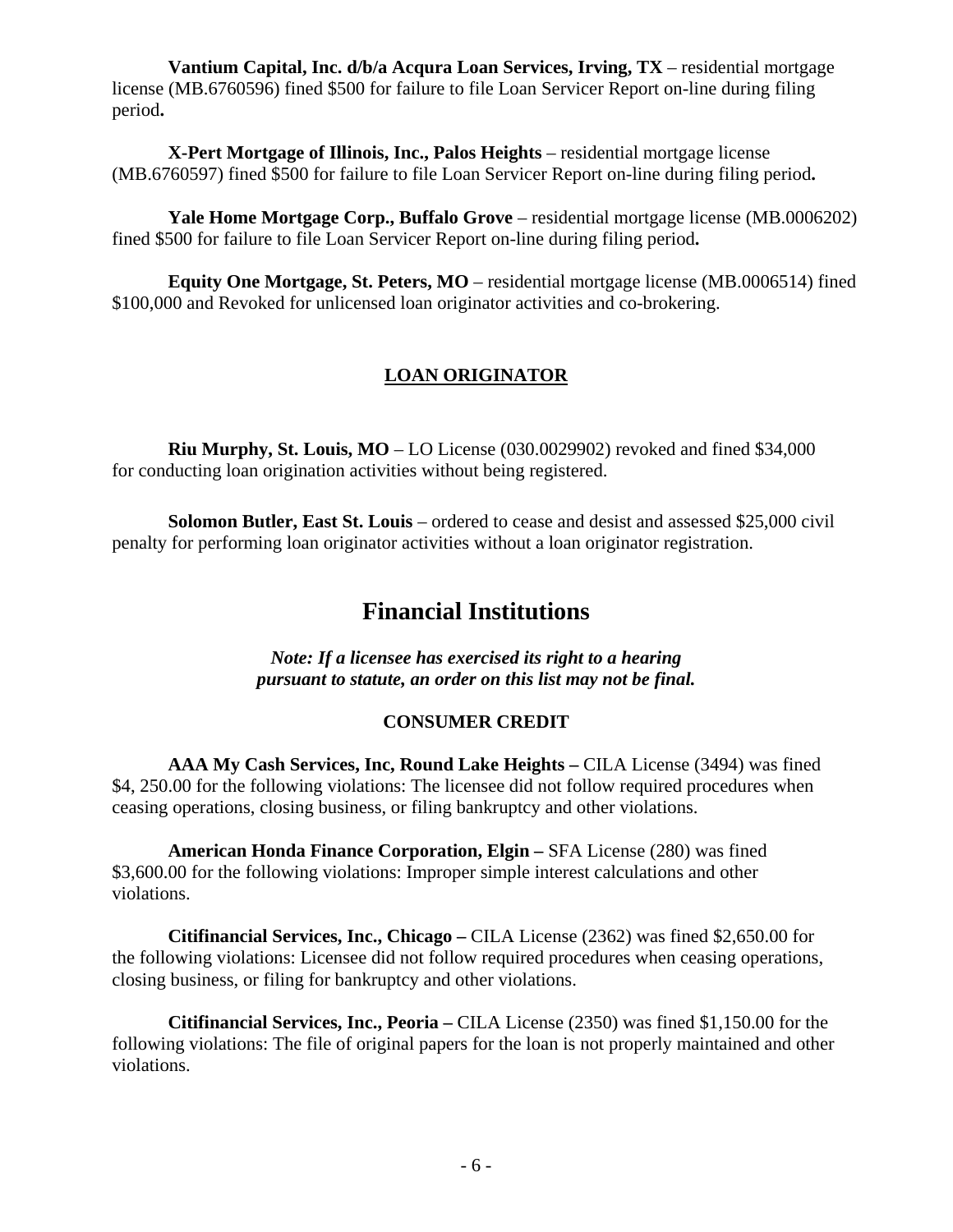**Citifinancial Services, Inc., Danville –** CILA License (2364) was fined \$4,050.00 for the following violations: Improper simple interest calculations. Licensee did not properly maintain loan records for two years after final entry.

**Consumer Financial Services Corporation, Chicago – CILA/SFA License (3456) was** fined \$4050.00 for the following violations: The annual percentage rate is not accurately disclosed is not accurately disclosed and other violations.

**Dollars Today, Inc Wood River –** CILA License (2939) was fined \$1,600.00 for the following violations: Original documents or approved equivalent, not cancelled or returned following payoff and other violations.

**Fa\$t Fund\$, Inc., Danville** – CILA License (1964) was fined \$2,200.00 for the following violations: Licensee did not maintain a positive net worth of a minimum of 30,000 and other violations.

**First 1 Financial Corporation, Norwell, MA –** SFA License (1299) was fined \$3,350.00 for the following violations: Licensee disposed of collateral during the redemption period and other violations.

**Future Finance Company Inc, Oak Forest – CILA / SFA License (2579) was fined** \$6,425.00 for the following violations: Licensed location did not prominently display the license or renewal certificate and other violations.

**Great Lakes Specialty Finance, Inc, D/b/a Check N' Go, Springfield –** CILA License (3028) was fined \$3,000.00 for the following violations: Improper simple interest calculations and other violations.

**Golden Pear Funding, LLC, Westchester - CILA License (3542) – was fined** \$2,800.00 for the following violations: The finance charge is not accurately disclosed and other violations.

**Great Lakes Specialty Finance, Inc, D/b/a Check N' Go, Bloomington –** CILA License (3079) was fined \$2,000.00 for the following violation: Improper simple interest calculations.

Great Lakes Specialty Finance, Inc, D/b/a Check N' Go, Round Lake Beach – CILA License (3066) was fined \$1,075.00 for the following violations: Improper simple interest calculations and other violations.

**Heights Finance Corporation, 1865 North Henderson, Galesburg - CILA License** (1277) was fined \$1,325.00 for the following violations: The loan document or other instrument contains blanks and other violations.

**Illinois Title Loans, Inc, Fairview Heights -** CILA License (1372) was fined \$1,350.00 for the following violations: Original documents or approved equivalents not cancelled or returned following payoff and other violations.

**Illinois Title Loans, Inc, Lomax –** CILA License (2337) was fined \$1,000.00 for the following violation: Lender made a title-secured loan with a scheduled monthly payment exceeding 50% of the obligor's gross monthly income.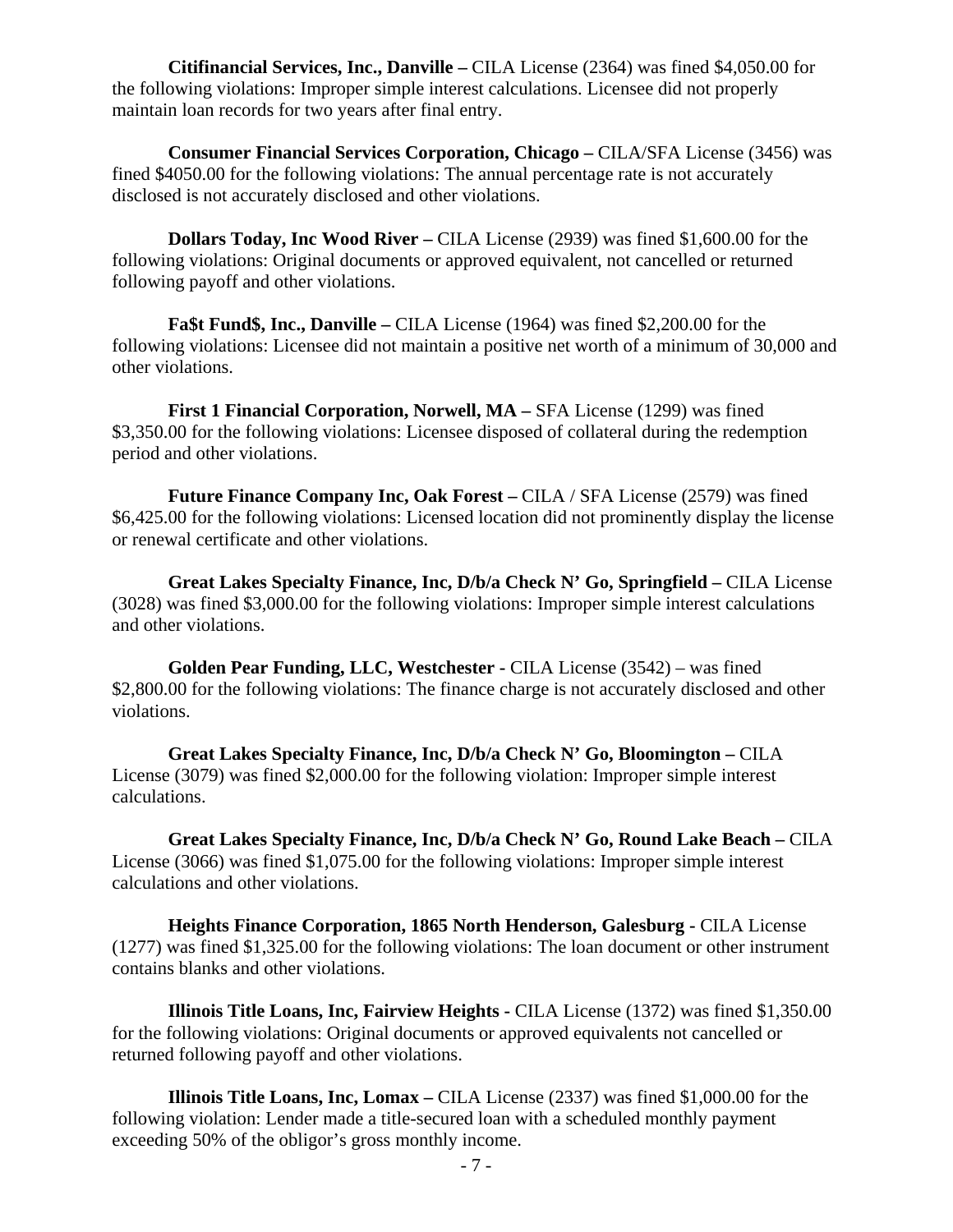**Illinois UAC Corp., Aurora –** CILA License (1329) was fined \$1,675.00 for the following violations: Licensee maintains records off-site without the directors preapproval and other such violations.

**King Auto Title Loans, Inc, Chicago** – CILA License (3109) was fined \$1,950.00 for the following violations: Lender did not enter into database that the borrower's loan was paid in full or cancelled on the day the transaction was made and other such violations.

**Lighthouse Financial Group of IL, Inc., Norridge – CILA License (1649) was fined** \$5,975.00 for the following violations: The annual percentage rate is not accurately disclosed and other violations.

**Monterey Financial Services, Inc, Oceanside CA – CILA / SFA License (3500) was** fined \$3,850.00 for the following violations: Licensee imposed a fee on borrowers for making phone and credit payments and other violations.

**Oak Financial Acceptance, Inc., Palos heights, –** SFA License (873) was fined \$1,325.00 for the following violations; Borrowers overcharged for mortgage recording fees and other violations.

**One Iron ventures, Inc, Chicago** – CILA License (1795) was fined \$1,000.00 for the following violation: Improper simple interest violation.

**Precision Capital Funding Corporation, Wyoming, MI – SFA License (1272) was** fined \$2,750.00 for the following violations: Licensee charged a fee not allowed. Lender made or purchased loans without the required license.

**SFC of Illinois, L.P., Peoria – CILA License** (3426) was fined \$1,650.00 for the following violations: Security is not properly disclosed. Security is not released.

**Swansea Quick cash, Inc, Swansea, IL** – CILA License (1689) was fined \$3,000.00 for the following violation: Lender did not input accurate information into the database to determine if the obligor was eligible for a loan.

**Titlemax of Illinois, Inc., Bloomington** – CILA License (3250) was fined \$2,175.00 for the following violations: Documentation is not in the file to indicate lien was released or title was returned to borrower on a title secured loan within 24 Hours or 5 days if paid by check and other violations.

**Titlemax of Illinois, Inc., Wood River – CILA License (3252) was fined \$1,150.00 for** the following violations: Title-secured lender did not obtain borrower's most recent income documentation available at the time the loan was made and other violations.

**Title Cash Of Illinois, Inc, Bloomington –** CILA License (2844) was fined \$2,300.00 for the following violations: Improper simple interest calculations and other violations.

**Triad Financial Services, Inc., Bourbonnais –** SFA License (965) was fined \$1,100.00 for the following violations: The Loan Document or other legal instrument contains blanks and other violations.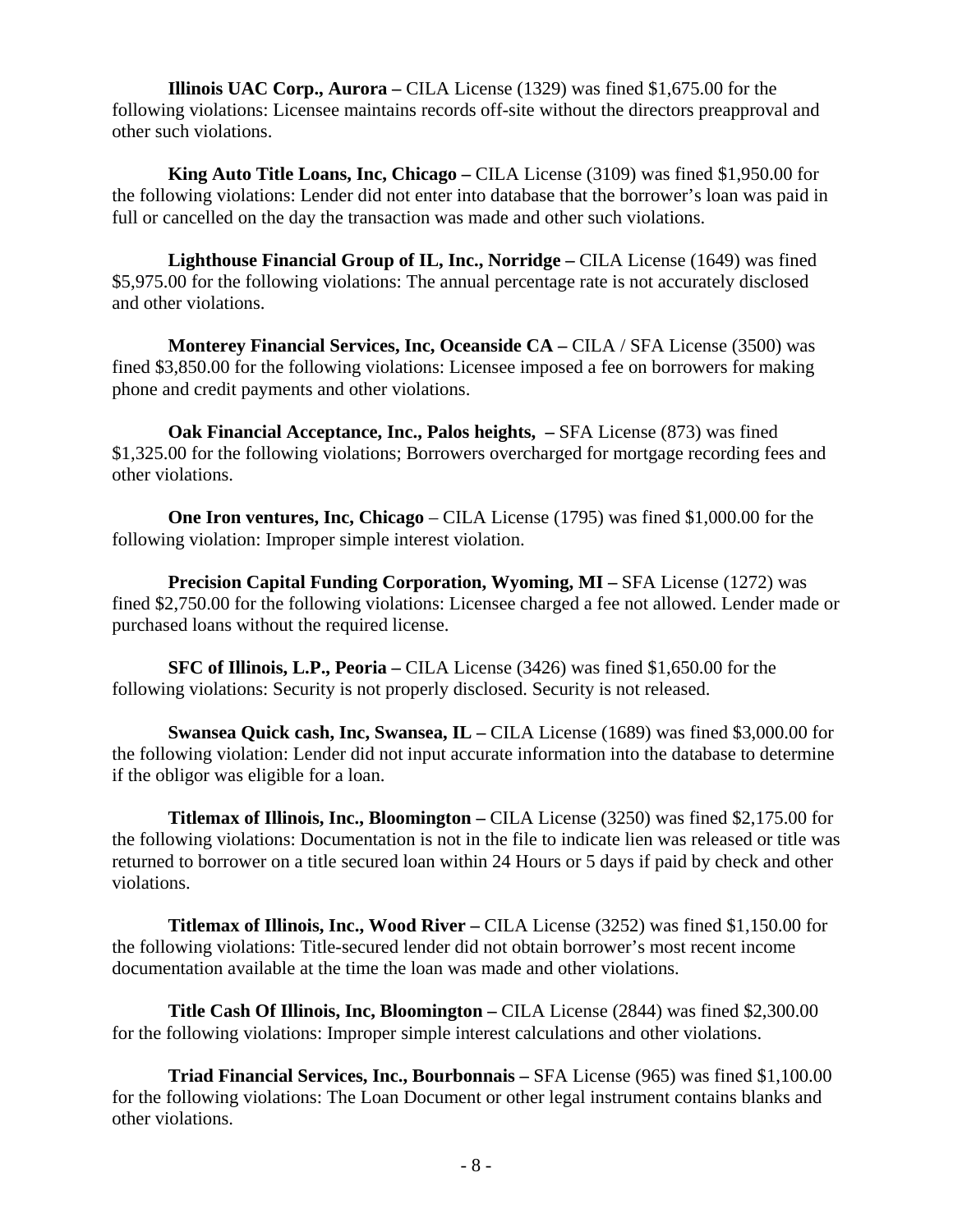**Turnage Group, Inc., D/b/a The Money Market, Dolton – CILA License (3417) was** fined \$1,250.00 for the following violations: Licensed location did not prominently display the license or renewal certificate. Security is not properly disclosed. Paid contract is not properly dated.

**United Acceptance, Inc., Smyrna, GA –** SFA License (1208) was fined \$3,800.00 for the following violations: Amendment to closed-end contract or retail contract was not signed by obligor and lender and other violations.

**ZOA, LLC, D/b/a Get Cash USA, Chicago –** CILA License (3480) was fined \$5,500.00 for the following violations: The annual percentage rate is not accurately disclosed and other violations.

# **Division of Professional Regulation**

### **ACUPUNCTURE**

 **George Fleming, Skokie** – acupuncturist license (198-000264) placed in refuse to renew status for providing acupuncture treatment to a patient on an expired acupuncture license.

#### **ARCHITECTS, LAND SURVEYORS, PROFESSIONAL ENGINEERS AND STRUCTURAL ENGINEERS**

**Brian Fabo, Cleveland, OH** – architect license (001-021641) issued and fined \$500 due to a prior discipline by the state of Ohio.

 **Steven Carlino, Park Ridge –** (unlicensed) ordered to cease and desist the unlicensed practice of professional engineering.

 **Gary Holmquist, Chicago –** (unlicensed) ordered to cease and desist unlicensed practice of land surveying.

 **Asad Hussain, Chicago** – (unlicensed) ordered to cease and desist the unlicensed practice of architecture.

 **Bistra Kangrga, Chicago –** (unlicensed) ordered to cease and desist unlicensed practice of structural engineering.

 **Thomas Lyden, Schaumburg** – (unlicensed) ordered to cease and desist unlicensed practice of professional engineering.

 **Petterson's Landscaping, O'Fallon –** (unlicensed) ordered to cease and desist unlicensed practice of landscape architecture.

 **George Sullivan, Chicago –** (unlicensed) ordered to cease and desist unlicensed practice of professional engineering.

 **Ralph Weekly, Chicago** (unlicensed) and **Monona Architects & Engineers, Inc., Chicago** (unlicensed) both ordered to cease and desist unlicensed practice of architecture and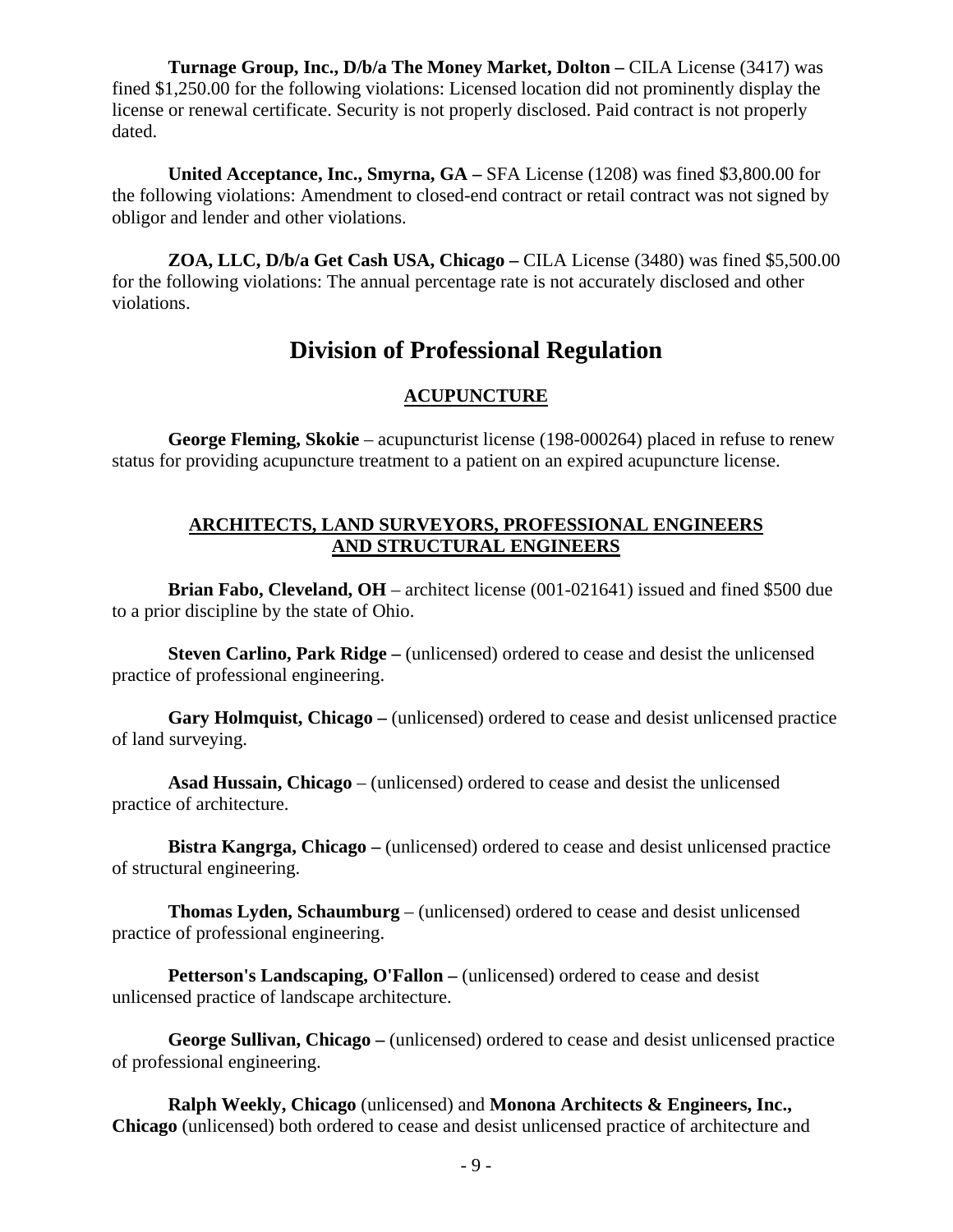professional engineering.

 **Jonathan Wise, Chicago** – (unlicensed) ordered to cease and desist the unlicensed practice of architecture.

#### **BARBER, COSMETOLOGY, ESTHETICS AND NAIL TECHNOLOGY**

 **Cedric Birgans, Chicago** – barber license (006-061849) fined \$500 for practicing as a barber on a non-renewed license.

 **Diann Bishop, Chicago** – barber license (006-059064) reprimanded and fined \$1,750 for operating a salon without a license and employing some persons as barbers who were not licensed.

 **Andrew Daviston, Maywood** – barber license (006-064020) issued and placed on probation for one year due to prior felony conviction.

 **David Marshall, Springfield** – barber license (006-064044) issued and placed on probation for one year due to felony conviction.

 **Birandi Paschal, Country Club Hills** – barber license (006-064019) issued and placed on probation for two years and fined \$250 due to prior felony convictions and an advertisement that she was already licensed.

 **Frankie Rodriguez, Chicago** – barber license (006-058546) automatically, indefinitely suspended for violation of probation, including failure to pay fine installments and allowing license to lapse and be placed in "not renewed" status.

 **Anthony Valentin, Elmwood Park** – barber license (006-064035) issued and placed on non-reporting probation for one year due to felony conviction and unprofessional conduct.

 **Richard Ward, Chicago** – barber license (006-060145) placed in refuse to renew status due to a felony child sex offender conviction and unprofessional conduct.

 **Adam's Barber Shop, Chicago** – salon license (189-002176) reprimanded and fined \$1,500 for aiding and assisting the unlicensed practice of barbering by three individuals.

**Dawn Barnes, Rockford** – cosmetologist license (011-app3133595) issued and placed on probation for one year due to previous conviction and unprofessional conduct.

 **Imania Detry, Chicago** – cosmetologist license (011-274166) restored to indefinite probation after defaulted on an Illinois educational loan and has now entered into a repayment agreement.

 **Heidi Fischer, East Moline** – cosmetologist license (011-295790) issued on a nonreporting probation for one year due to her felony conviction.

 **Francisco Furtado, Pittsburgh, PA** – cosmetologist license (011-270088) reprimanded and fined \$500 for operating a salon without a license and allowing massages to be performed at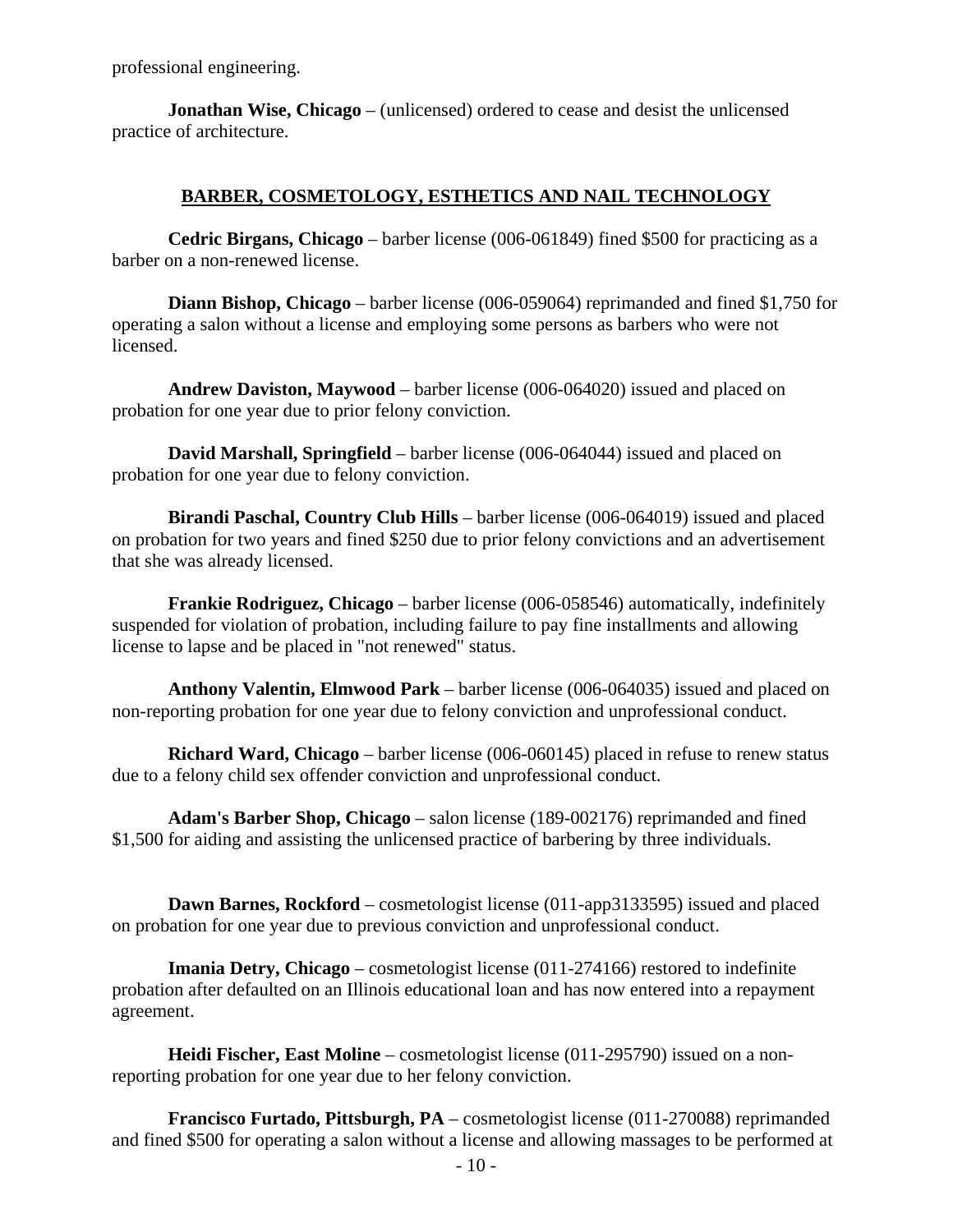the salon by a person not yet licensed as a massage therapist.

 **Kimberley Jenkins, Rockford** – cosmetologist license (011-295797) cosmetologist license issued on a non-reporting probation for one year due to her felony conviction.

 **Gregory McKnight, Waukegan** – cosmetologist license (011-224628) automatically, indefinitely suspended due to a violation of probation.

 **Marquis Robinson, Urbana** – cosmetologist license (011-296007) issued and placed on non-reporting probation for one year due to felony conviction.

 **Curtis Rodgers, Chicago** – cosmetologist license (011-295936) issued and placed on non-reporting probation for one year due to a felony conviction and unprofessional conduct.

 **Charlene Rogers, Chicago** – cosmetologist license (011-296006) issued and placed on non-reporting probation for one year due to misdemeanor conviction.

 **Major Cutz, Chicago** – salon license (189-013751) reprimanded and fined \$500 based on salon operation prior to licensure and aiding and assisting unlicensed practice of barbering by at least one individual.

 **Tes Nail Spa Inc., Chicago** – salon license (189-013772) reprimanded and fined \$2,000 based on salon operation prior to licensure and aiding and assisting unlicensed practice of nail technology by three individuals.

 **America's Career Institute, Berwyn** – cosmetology school license (013-000677) placed on indefinite probation due to withdrawal of accreditation by an accrediting agency (NACCAS).

 **Esther Garces, Glenview** - electrologist license (220-000201) reprimanded and fined \$2,000 for providing electrology services prior to becoming licensed.

 **Therese Mathews, Northfield** – electrologist license (220-000200) reprimanded and fined \$2,000 for providing electrology services prior to becoming licensed.

 **Rosa Di Natale, Bloomingdale** – esthetician license (131-002834) reprimanded and fined \$500 after performed a manicure thereby exceeding the scope of her esthetician license.

 **Bernadetta Mielecka, Chicago** – nail technician license (169-015005) fined \$250 for failure to renew license and practicing with non-renewed license.

 **Sara Sabo, Belvidere** – nail technician license (169-005582) placed in refuse to renew status for practicing nail technology on a non-renewed license.

 **Michelle Wright, Chicago** – nail technician license (169app3071106) issued and placed on non-reporting probation for one year due to a felony conviction and unprofessional conduct.

 **Francisco Barajas, Hanover Park** – (unlicensed) ordered to cease and desist the unlicensed practice of barbering.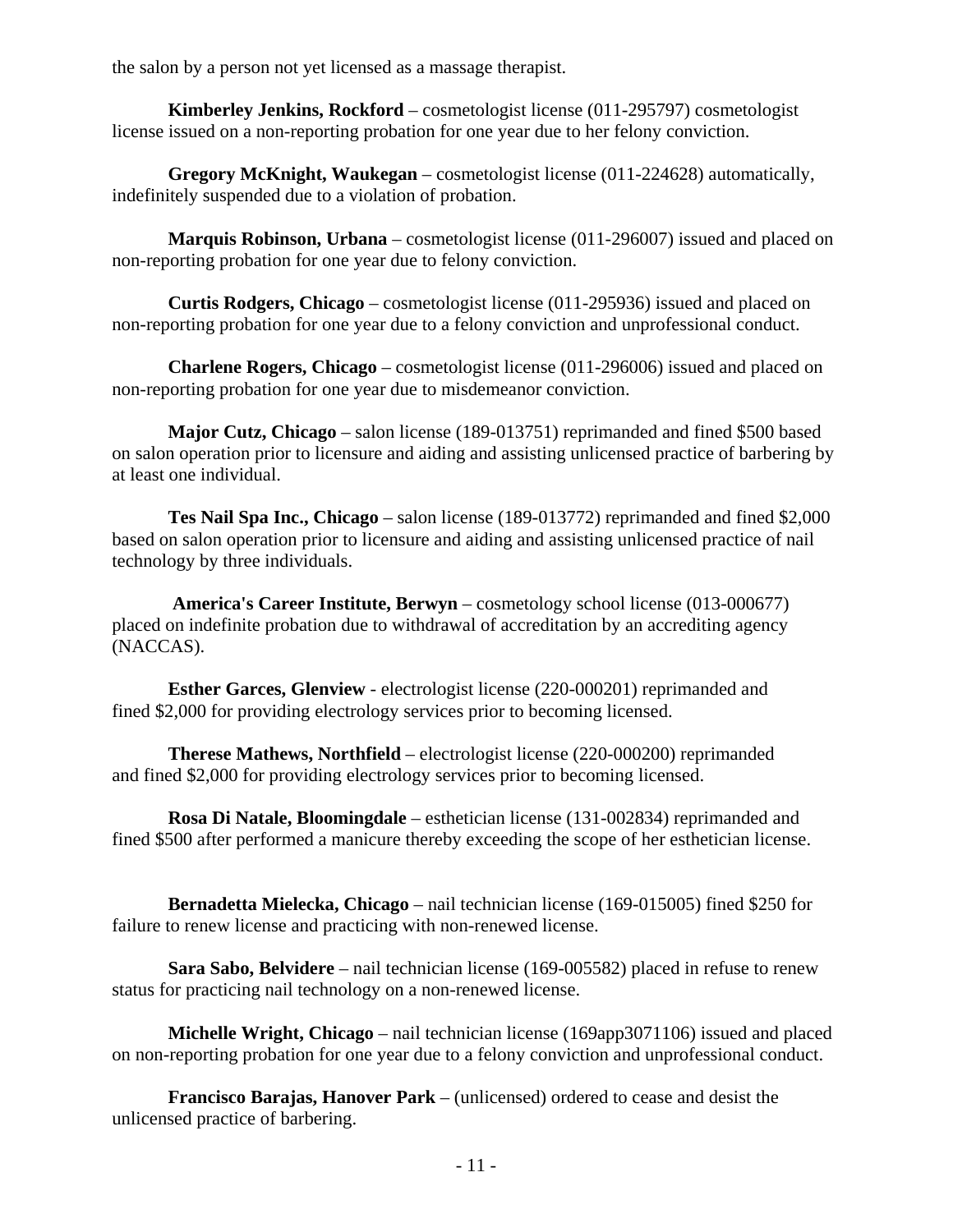**Angel Daniel, Hanover Park** – (unlicensed) ordered to cease and desist the unlicensed practice of barbering.

 **Paula Bowness, Maywood, MO –** (unlicensed) ordered to cease and desist unlicensed practice of laser hair removal device and assessed a \$500 civil penalty.

 **Keith Harper, Harvey** - (unlicensed) ordered to cease and desist unlicensed practice of barbering or cosmetology.

 **Jeremiah Hill, Chicago** – (unlicensed) ordered to cease and desist the unlicensed practice of barbering.

 **Vince Perez, Hanover Park –** (unlicensed) ordered to cease and desist the unlicensed practice of barbering.

 **Ludovina Smart, Aurora –** (unlicensed) ordered to cease and desist unlicensed practice of cosmetology/barbering.

 **James Williams, Chicago –** (unlicensed) ordered to cease and desist the unlicensed practice of barbering.

#### **DENTAL**

 **Donald Campbell, Chicago** – dental license (019-019731) and controlled substance license (319-009134) automatically, indefinitely suspended for a minimum of six months for failure to comply with a Care, Counseling and Treatment Agreement.

 **George Ditola, Melrose Park** – dental license (019-016202) placed on probation for two years and fined \$25,000 for aiding and abetting the unlicensed practice of dentistry.

 **Ernest Panos, Chicago** – dental license (019-012976) and dental specialty license (021- 000547) temporarily suspended for failure to comply with terms of the Order Requiring Presence of Chaperone during Patient Encounters.

 **Kathleen Helge, Olympia Fields** – dental hygienist license (020-002035) reprimanded and fined \$2,500 due to unprofessional conduct of a character likely to deceive, defraud, or harm the public.

#### **DETECTIVE, ALARM, SECURITY, FINGERPRINT VENDOR AND LOCKSMITH**

**Keith Benson, Lemont** – private security contractor license (119-000999) indefinitely suspended for failure to file and/or pay Illinois state income taxes.

 **McDaniel Fire Systems, LLC, Valparaiso, IN** – private alarm contractor agency license (127-001024) reprimanded and fined \$5,000 and private alarm contractor agency branch license (128-000215) reprimanded for operating while licenses were inoperable due to not having a licensee-in-charge for over 14 months and operated branch agencies without licenses for two years.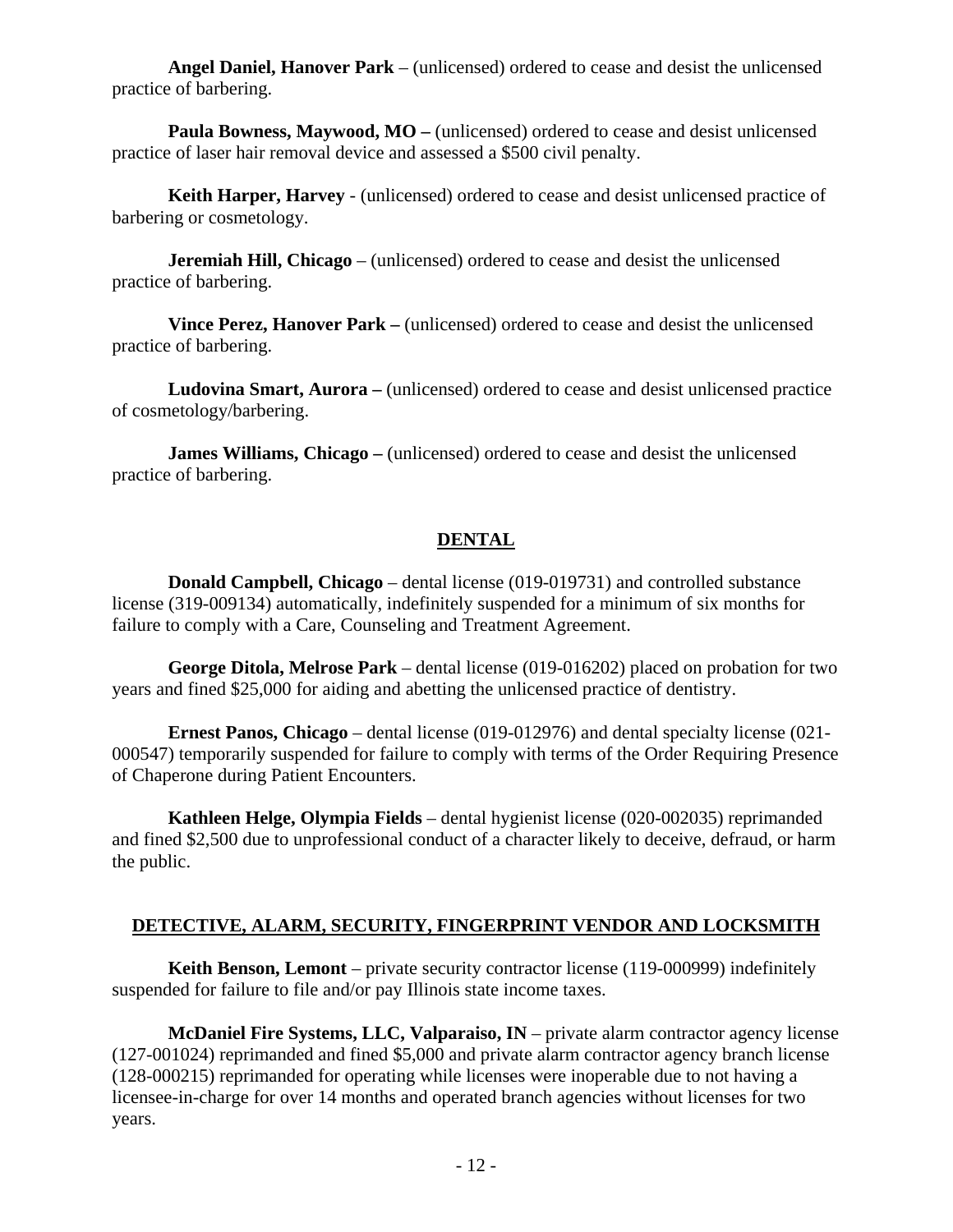**Vernon Benson, Chicago** – permanent employee registration card (129-351464) issued and placed on probation for three years due to criminal conviction.

 **Aron Calhoun, Chicago** – permanent employee registration card (129-337558) revoked for being more than 30 days delinquent in the payment of child support.

 **Mitchell David, St. Louis, MO** – permanent employee registration card (129-351460) issued and placed on probation for one year due to criminal conviction.

 **Howard Davis, Chicago** – permanent employee registration card (129-038562) reprimanded for failure to report criminal arrests/convictions to the Department.

**Johnny Gilliam, Chicago** – permanent employee registration card (129-275470) revoked for being more than 30 days delinquent in the payment of child support.

 **Terrance Gladney, Chicago** – permanent employee registration card (129-351463) issued and placed on probation for one year due to criminal conviction.

 **Harvey Green, Chicago** – permanent employee registration card (129-201108) revoked for being more than 30 days delinquent in the payment of child support.

 **Edward Guerra, Chicago** – permanent employee registration card (129-285436) revoked for being more than 30 days delinquent in the payment of child support.

 **Charles Harris, Chicago** – employee registration card (129-351459) issued and placed on probation for two years for failure to disclose criminal conviction.

 **Lydell Hill, Chicago** – permanent employee registration card (129-321111) revoked for being more than 30 days delinquent in the payment of child support.

 **Robert Holmes, O'Fallon** – permanent employee registration card (129-351462) issued and placed on probation for one year due to criminal conviction.

**John Ingram, Rockford** – permanent employee registration card (129-321085) revoked for being more than 30 days delinquent in the payment of child support.

 **Daryl Jones, Chicago** – permanent employee registration card (129-301161) revoked for being more than 30 days delinquent in the payment of child support.

 **Jason Laughton, Beach Park** – permanent employee registration card (129-269034) placed in refuse to renew status for being more than 30 days delinquent in the payment of child support.

 **Troy Leach, Normal** – permanent employee registration card (129-185933) revoked for being more than 30 days delinquent in the payment of child support.

 **Brenda Lowe, Springfield** – permanent employee registration card (129-130467) placed in refuse to renew status for engaging in unlicensed practice as a private detective.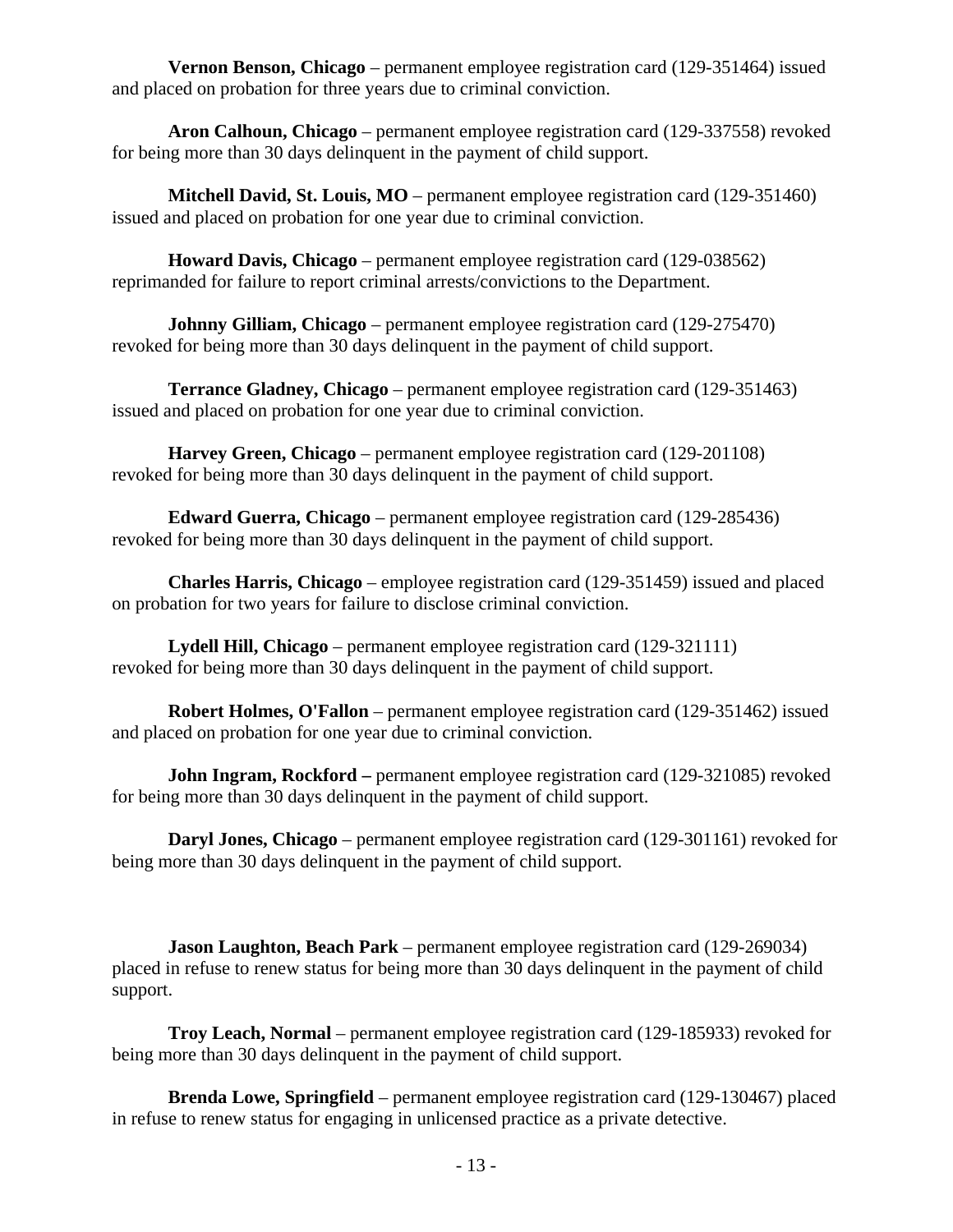**Jacob McKiniry-Davis, Springfield** – permanent employee registration card (129- 351653) issued and placed on probation for two years due to criminal conviction.

 **Noel Parmar, Skokie** - permanent employee registration card (129-040281) placed in refuse to renew status for failure to report a March 2009 arrest for wire fraud.

 **Abraham Rodriguez, Chicago** – permanent employee registration card (129-325459) revoked for being more than 30 days delinquent in the payment of child support.

 **Lonnie Smith, Joliet** – permanent employee registration card (129-287868) revoked for being more than 30 days delinquent in the payment of child support.

 **Eric Stratton, Calumet City** – permanent employee registration card (129-276173) revoked for being more than 30 days delinquent in the payment of child support.

 **Cedric Sykes, Chicago** – permanent employee registration card (129-196001) revoked for being more than 30 days delinquent in the payment of child support.

 **Mateusz Szaflarski, Chicago** – permanent employee registration card (129-351465) issued and placed on probation for two years due to criminal conviction.

 **Michael Thornton, Chicago** – permanent employee registration card (129-351461) issued and placed on probation for one year due to criminal conviction.

**Phillip Twine, Chicago** – permanent employee registration card (129-288075) revoked for being more than 30 days delinquent in the payment of child support.

 **Alex Tyler, Chicago** – permanent employee registration card (129-303929) revoked for being more than 30 days delinquent in the payment of child support

. **Danny Wells, Chicago** – permanent employee registration card (129-227031) revoked for being more than 30 days delinquent in the payment of child support.

 **A's Locksmith Services, Fairview Heights** – locksmith agency license (192-000133) placed in refuse to renew status for advertising, and/or providing, locksmith services while license was in a not-renewed status.

## **FUNERAL DIRECTORS & EMBALMERS**

 **Dorla Hill, Chicago** – funeral director and embalmer license (034-014361) restored to indefinite probation after defaulted on an Illinois educational loan and has now entered into a repayment agreement.

 **William Jackson, Chicago** – funeral director and embalmer license (034-012072) reprimanded and fined \$500 for disposing of remains one day before filing a death certificate.

 **Sara Soucie, Bradley** – funeral director and embalmer license (034-015895) reprimanded and fined \$1,000 due to unprofessional conduct.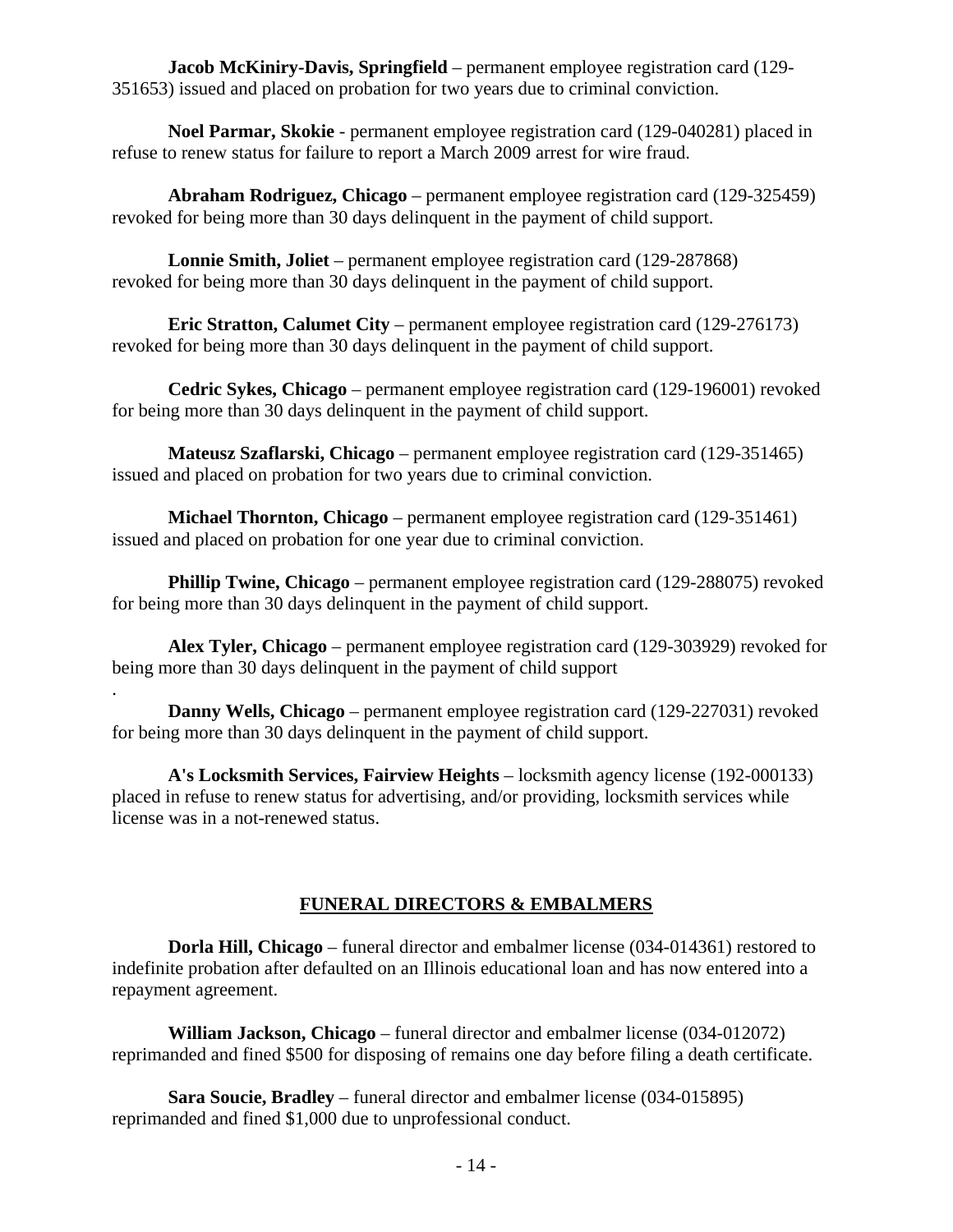#### **GEOLOGY**

 **Matt Warneke, Loves Park -** (unlicensed) ordered to cease and desist unlicensed practice of professional geology services.

#### **HOME MEDICAL EQUIPMENT AND SERVICE**

 **CPAP Wholesale, Orland Park** – home medical equipment and services provider license (203-001338) reprimanded and fined \$1,000 and **CPAP Supplies Plus Direct, Orland Park** – home medical equipment and services provider license (203.001343) reprimanded for practicing prior to becoming licensed with the Department.

#### **MASSAGE THERAPY**

 **Sharon Autman, Evanston –** massage therapist license (227-013796) issued with reprimand and fined \$500 after being convicted of a criminal felony for Forgery and failure to disclose criminal convictions in massage therapist application submitted to the Department.

 **Yvette Cager, Maywood** – massage therapist license (227-005624) revoked for providing massage services on an expired license, immoral conduct exhibited by sexual misconduct while providing massage services, and pleading guilty to a criminal misdemeanor prostitution charge.

 **Steve Chen, Tucson, AZ –** massage therapist license **(**227-013660) issued with reprimand due to having two criminal felony convictions which involved Theft by Deception.

 **Amanda Crain, Urbana –** massage therapist license (227-011092) placed on probation for two years due to unprofessional/unethical conduct.

**Joseph Fredericks, Wonder Lake** – massage therapist license (227-013658) issued with reprimand due to 2005 Retail Theft Criminal Misdemeanor Conviction and Alcohol Abuse.

 **James Jeffers, Champaign** – massage therapist license (227-006161) placed in refuse to renew status as a result of February 2010 criminal misdemeanor retail theft.

 **Timothy Williams, Creve Coeur** – massage therapist license (227-013722) issued with reprimand after being convicted in 2005 of a criminal misdemeanor for Theft.

 **Olivia Babiciute, Midlolthian** – (unlicensed) ordered to cease and desist unlicensed practice of massage therapy and assessed a \$2,000 civil penalty.

 **Olga Ignatova, Lyons –** (unlicensed) ordered to cease and desist unlicensed practice of massage therapy and assessed a \$2,000 civil penalty.

 **Agne Tatro, Midlothian -** (unlicensed) ordered to cease and desist unlicensed practice of massage therapy and assessed a \$2,000 civil penalty.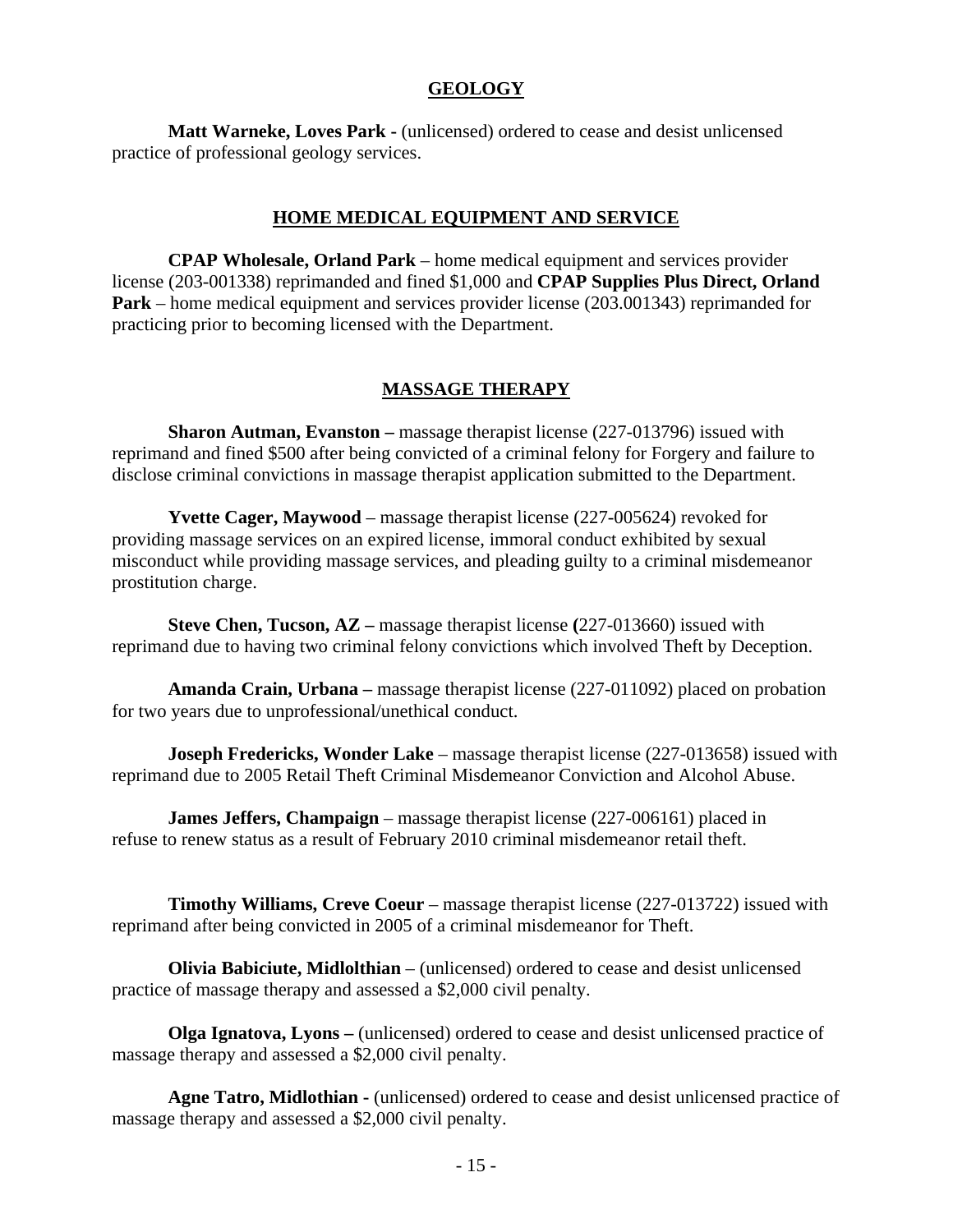**Leonard Tatro, Midlothian** – (unlicensed) ordered to cease and desist unlicensed practice of massage therapy and assessed a \$2,000 civil penalty.

 **We Care Spa, Midlothian –** (unlicensed) ordered to cease and desist unlicensed practice of massage therapy and assessed a \$4,000 civil penalty.

 **Lihua Xu, McHenry** - (unlicensed) ordered to cease and desist unlicensed practice of massage therapy and assessed a \$2,000 civil penalty.

 **Shaofang Xu, LaBelle, FL –** (unlicensed) ordered to cease and desist unlicensed practice of massage therapy and assessed a \$2,000 civil penalty.

#### **MEDICAL**

 **Narendrakumar Agrawal, Galion, OH** – physician and surgeon license (036-053616) indefinitely suspended after being suspended by a sister-state discipline resulting from a guilty plea.

**Jayant Bhalerao, Orland Park** – physician and surgeon license (036-046837) and controlled substance license (336-013218) permanently revoked due to conviction of a criminal battery against a patient in the course of patient care or treatment.

 **Gilbert Blaum, Springfield** – physician and surgeon license (036-037842) indefinitely suspended and controlled substance license (336-007979) revoked for issuing prescriptions for numerous controlled substances to patients of his practice without therapeutic purposes.

**Patrick Cadigan, Morrisville, NC** – physician and surgeon license (036-122684) indefinitely suspended following disciplinary actions against his license in the states of Florida and Michigan.

 **Wendell Carter, East Peoria** – physician and surgeon license (036-036123) indefinitely suspended for a minimum of 12 months and controlled substance license (336-007103) revoked for issuing prescriptions for controlled substances to patients of his practice without properly evaluating the signs and symptoms of their addiction.

 **Gary Churchill, Barrington** – physician and surgeon license (036-079243) reprimanded and fined \$500 for his failure to obtain a patient's specific written consent prior to treating the patient with a compound that had not been approved by FDA.

**Vinson DiSanto, Marlton, NJ** – physician and surgeon license (036-109031) reprimanded due to prior discipline by the state of West Virginia.

 **Frederick Dressen, Carbondale** – physician and surgeon license (036-075922) placed on probation for two years and fined \$5,000 due to gross negligence and unprofessional conduct in failure to properly diagnose and treat a patient with abdominal pain.

 **Catalino Dureza, LaQuinta, CA** – physician and surgeon license (036-114139) placed on probation for two years due to sister-state discipline in California for negligence in practice and record keeping deficiencies.

**Richard Hamilton, Mammoth Lakes, CA** – physician and surgeon license (036-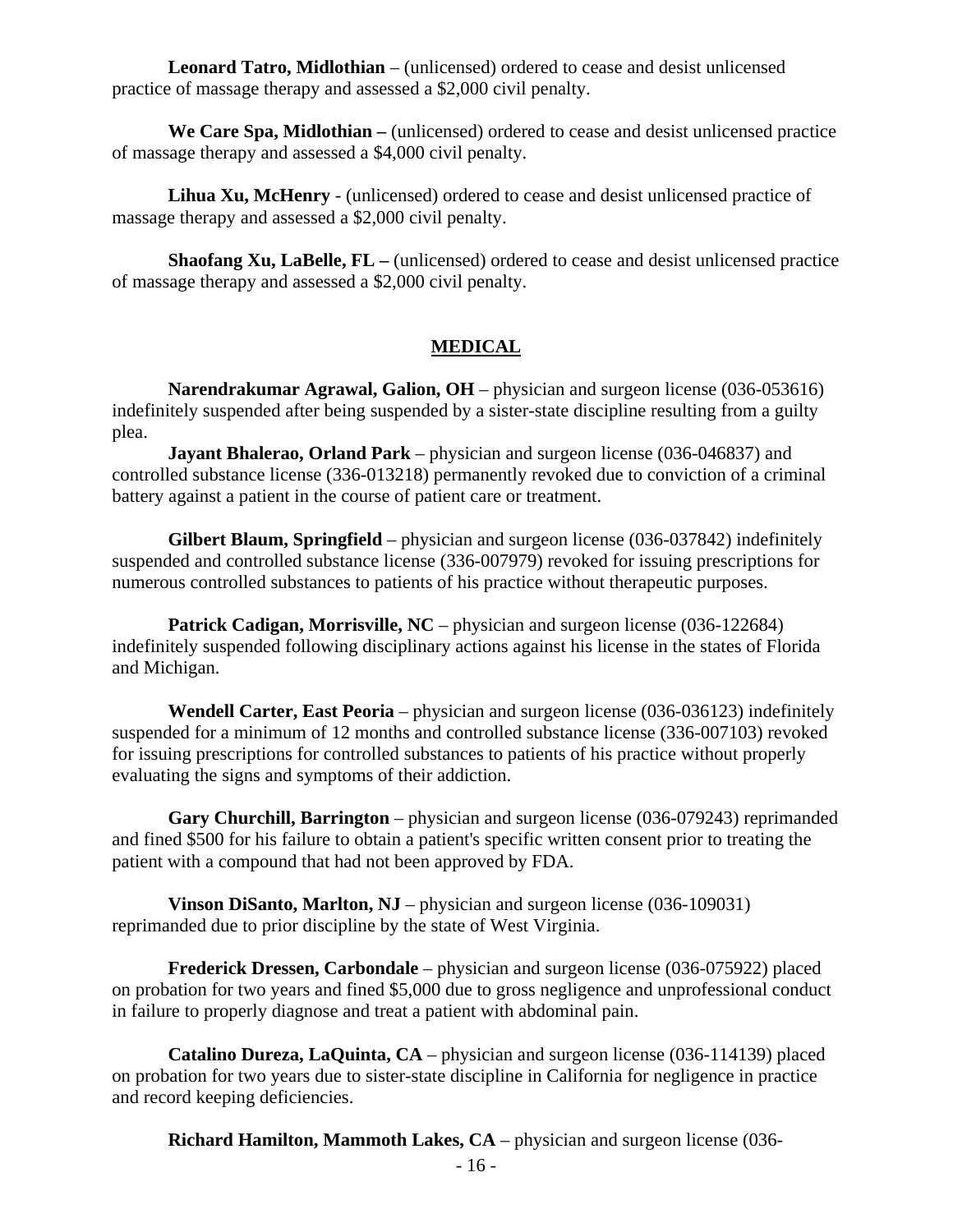120388) indefinitely suspended due to disciplinary action taken against his license by the state of California.

 **Glenn Horwitz, Park Ridge** – physician and surgeon license (036-117975) indefinitely suspended for a minimum of one year for violation of a Care, Counseling and Treatment Agreement.

**David Israelstam, Madison, WI** – physician and surgeon license (036-045545) reprimanded for prior discipline by the state of Wisconsin.

 **Allen Jones, Port Orange, FL** – physician and surgeon license (036-065915) reprimanded due to sister-state discipline for Unprofessional Conduct for failure to adequately document and/or chart patient care.

 **Tibor Kopjas, Maryville** – physician and surgeon license (036-070084) reprimanded and fined \$500 after a lawsuit settlement regarding issuance of erroneous prescription to his patient.

 **Mark Levine, Cincinnati, OH** – physician and surgeon license (036-091455) and controlled substance license (336-053020) permanently revoked due to conviction of a criminal act that requires registration under the Sex Offender Registration Act.

 **Mark Mattos, St. Clair Shores, MI** – physician and surgeon license (036-075486) restored to probation for one year effective upon payment of fees and filing of forms.

**John Miah, Nashville, TN** – physician and surgeon license (036-091750) restored to indefinite probation effective upon payment of fees and filing of forms.

 **Hung Nguyen, Palatine** – physician and surgeon license (036-085969) and controlled substance licenes (336-048059) indefinite suspended after his eligibility to participate in the Illinois Medical Assistance program was terminated.

 **Sachidananda Shastri, Huntley** – physician and surgeon license (036-045367) reprimanded for prescribing a contraindicated medication to patient already on Lithium and failing to monitor Lithium levels after said prescription.

 **Rick Szumlas, Seneca, SC** – physician and surgeon license (036-082982) placed on indefinite probation for a minimum of one year after being disciplined by the state of Texas.

 **Jamie Warnick, Decatur** – physician and surgeon license (036-068130) and controlled substance license (336-032244) revoked after entered into a Guilty Federal Plea Agreement in criminal action in US District Court for violation of State or Federal Laws relating to Controlled Substances; making or filing false records or reports to support claims against medical assistance programs, and making false, fraudulent or deceptive statements in documents connected with practice.

 **Hisham Youssef, Harrisburg** – physician and surgeon license (036-089504) reprimanded and fined \$500 after settled a lawsuit regarding reading of MRI test of one of his patients.

**Harry Zain, Wilmington, NC** – physician and surgeon license (036-087850) indefinitely suspended for a minimum of three months after being disciplined by the state of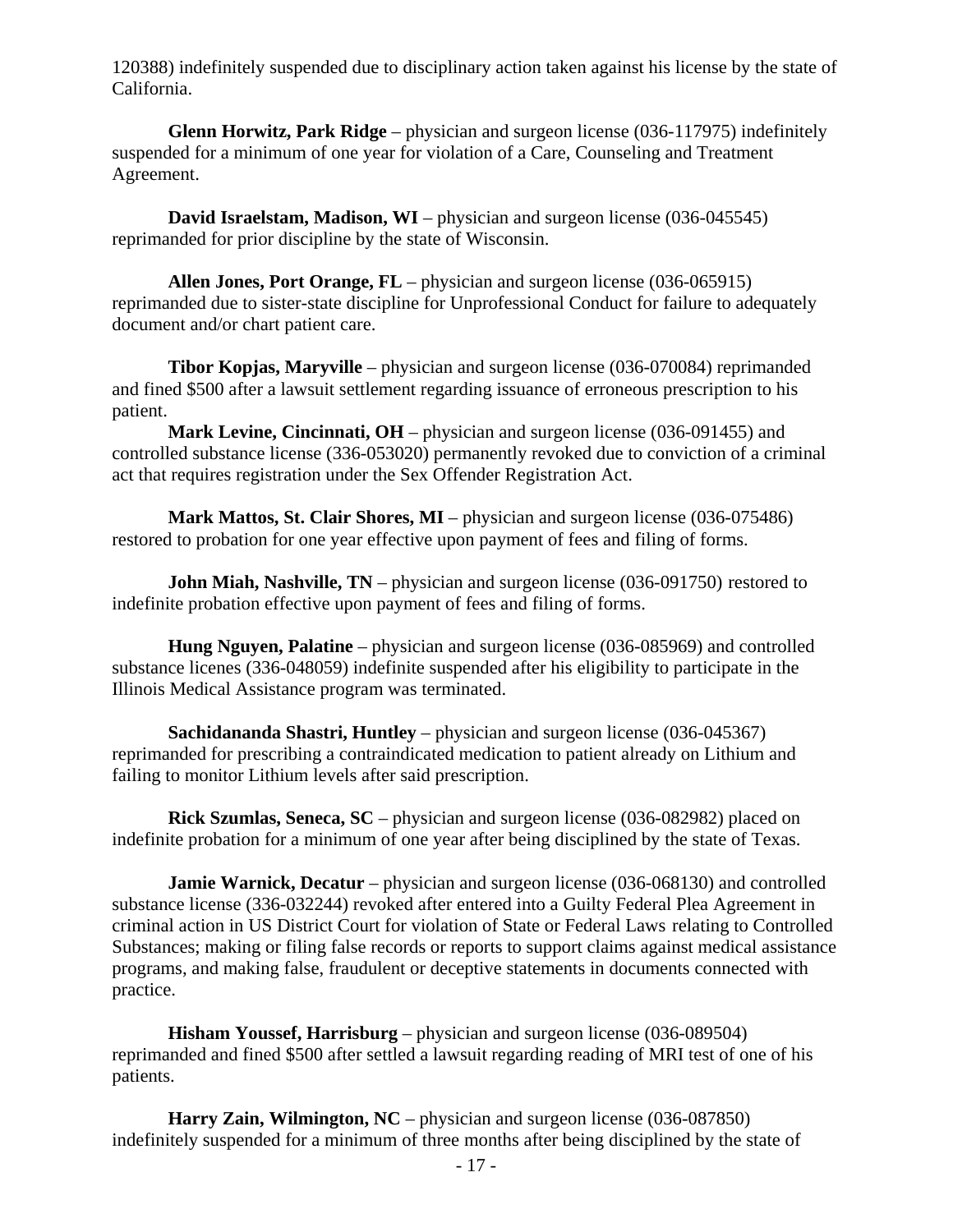Tennessee.

 **Angel DeJesus, Chicago** – physician assistant license (085-000449) permanently revoked due to conviction of a criminal act that requires registration under the Sex Offender Registration Act.

 **Aaron Calhoun, Chicago** – temporary medical permit (125-042612) revoked for being more than 30 days delinquent in the payment of child support.

 **Angel Chire, Lombard** – chiropractic license (038-010317) permanently revoked due to conviction of a criminal act that requires registration under the Sex Offender Registration Act.

 **Gregory Cowan, Mt. Sterling** – chiropractic license (038-005980) placed on indefinite probation for a minimum of two years due to his failure to properly assess one of

 **David Grogg, Farmington** – chiropractic license (038-003929) suspended for 18 months effective retroactive to November 24, 2008, followed by indefinite probation for a minimum of three years due to unprofessional conduct and his pending compliance with the relevant portions provided for by the Act and its Rules to renew his license.

 **Timothy Johnson, Troy** – chiropractic license (038-007285) permanently revoked due to conviction of a criminal battery against a patient in the course of patient care or treatment.

 **Lois Ladd, Edwardsville** – chiropractic license (038-006312) reprimanded and fined \$500 after plead guilty to a felony charge and received 410 probation which was extended based on violation of that probation. Probation was completed satisfactorily.

 **Zohar Mor, Richmond** – chiropractic license (038-009651) permanently revoked due to conviction of a criminal act that requires registration under the Sex Offender Registration Act.

#### **NURSING**

 **Michelle Baxter-Hollendoner, Manhattan** – registered nurse license (041-309720) suspended for three months, followed by indefinite probation for a minimum of three years for diverting controlled substances, and forging doctor's prescriptions.

**Joshua Carter, Middletown, OH** – registered nurse license (041-398296) issued and immediately reprimanded due to a previous discipline of his Ohio nursing license.

**Patricia Cranford, Fort Myers, FL** – registered nurse license (041-0374338) reprimanded due to a sister-state discipline.

**Janet Easley, Cahokia** – registered nurse license (041-332857) fined \$500 for practicing while license was suspended.

**Jeffrey Ferguson, Wakarusa, IN** – registered nurse license (041-398526) issued with reprimand due to a sister-state discipline.

 **Brenda Freeman, Shelbyville** – registered nurse license (041-295408) placed on indefinite probation with work restrictions for a minimum of three years due to diversion and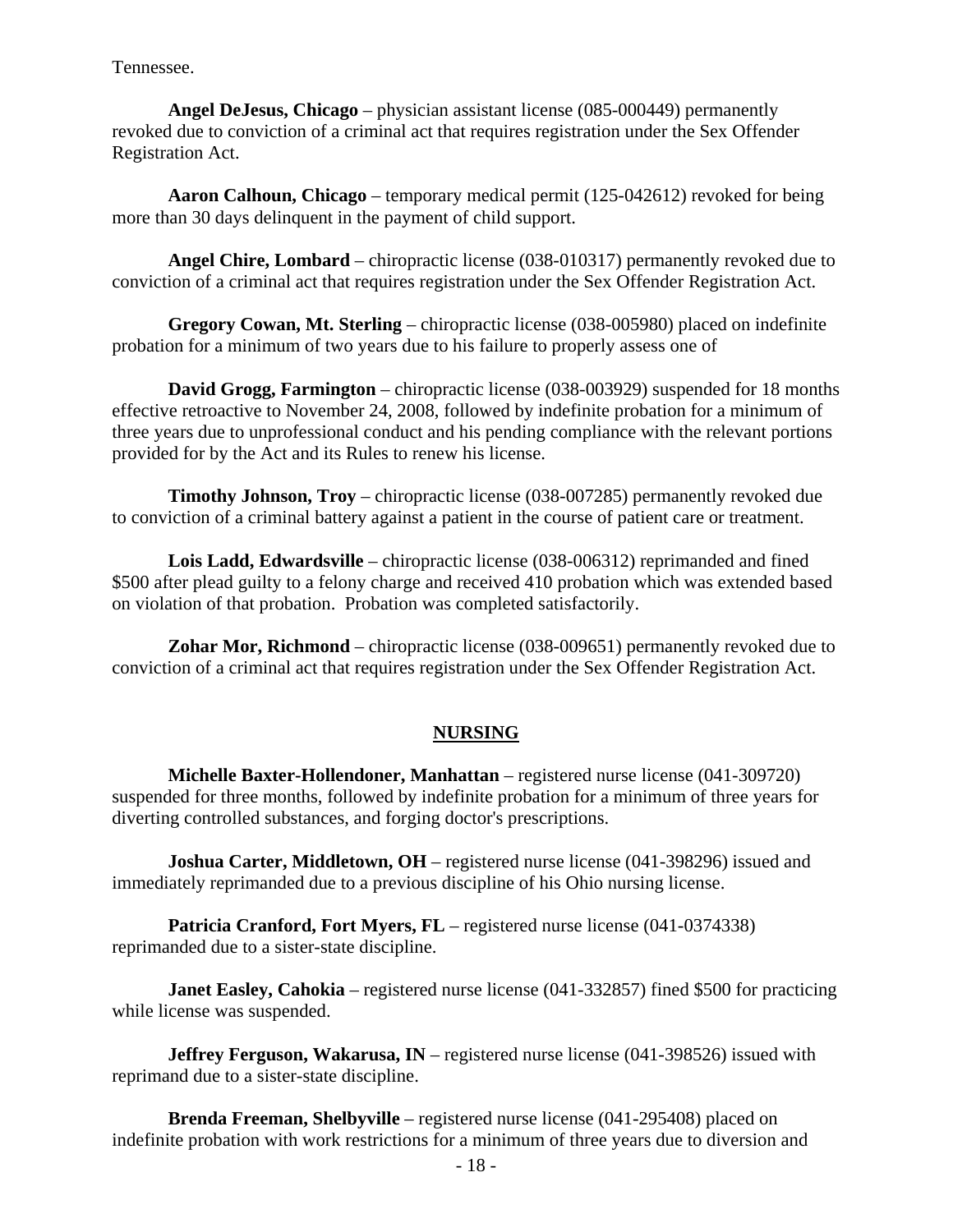impairment.

 **Katherine Gosnell, Las Vegas, NV** – registered nurse license (041-380642) reprimanded due to a sister-state discipline.

**Jennifer Grena, Sparland** – registered nurse license (041-298357) placed on indefinite probation with work restrictions for a minimum of three years after she diverted oxmorphone from her employer.

 **Kimberly Jurak, Frankfort** – registered nurse license (041-262277) automatically, indefinitely suspended for a minimum of 12 months due to a violation of probation.

 **Cynthia Justice, Waialua, HI** – registered nurse license (041-255794) reprimanded and fined \$1,000 due to unprofessional conduct due to her failure to properly document the removal and administration of 2mg. of Dilaudid to a patient.

 **Tonya Lester, Mascoutah** – registered nurse license (041-332571) indefinitely suspended for a minimum of 30 days due to unprofessional conduct while employed with Favorite Healthcare Staffing in St. Louis, MO.

 **Kenneth Pebenito, Darien** – registered nurse license (041-302184) permanently revoked due to conviction of a criminal act that requires registration under the Sex Offender Registration Act.

**Juanita Plock, Peoria** – registered nurse license (041-263297) suspended for 30 days for unprofessional conduct.

**Jaimie Rickards, Chicago** – registered nurse license (041-398228) issued and placed on non-reporting probation for two years and fined \$500 due to a felony

 **James Rowe, Woodridge** – registered nurse license (041-338469) automatically, indefinitely suspended for a minimum of 12 months due for having violated the terms of a Care, Counseling and Treatment Agreement.

 **Kerry Sharp, Winter Park, FL** – registered nurse license (041-285599) placed in refuse to renew status after being disciplined by the state of Florida for the unlawful possession of a controlled substance.

 **Gail Silva, New Berlin** – registered nurse license (041-321957) automatically, indefinitely suspended for a minimum of 12 months due for having violated the terms of a Care, Counseling and Treatment Agreement.

 **Kathryn Swaim, Aurora** – registered nurse license (041-374531) indefinitely suspended for a minimum of one year due to a criminal conviction.

 **Beata Szewczak, Prospect Heights** – registered nurse license (041-342163) reprimanded and fined \$500 for calling in an unauthorized prescription.

**Jennifer Tann, Aurora** – registered nurse license (041-281726) reprimanded for issuing a one-time refill on a prescription for a former patient after she left her employment at the treating physician's office the week prior.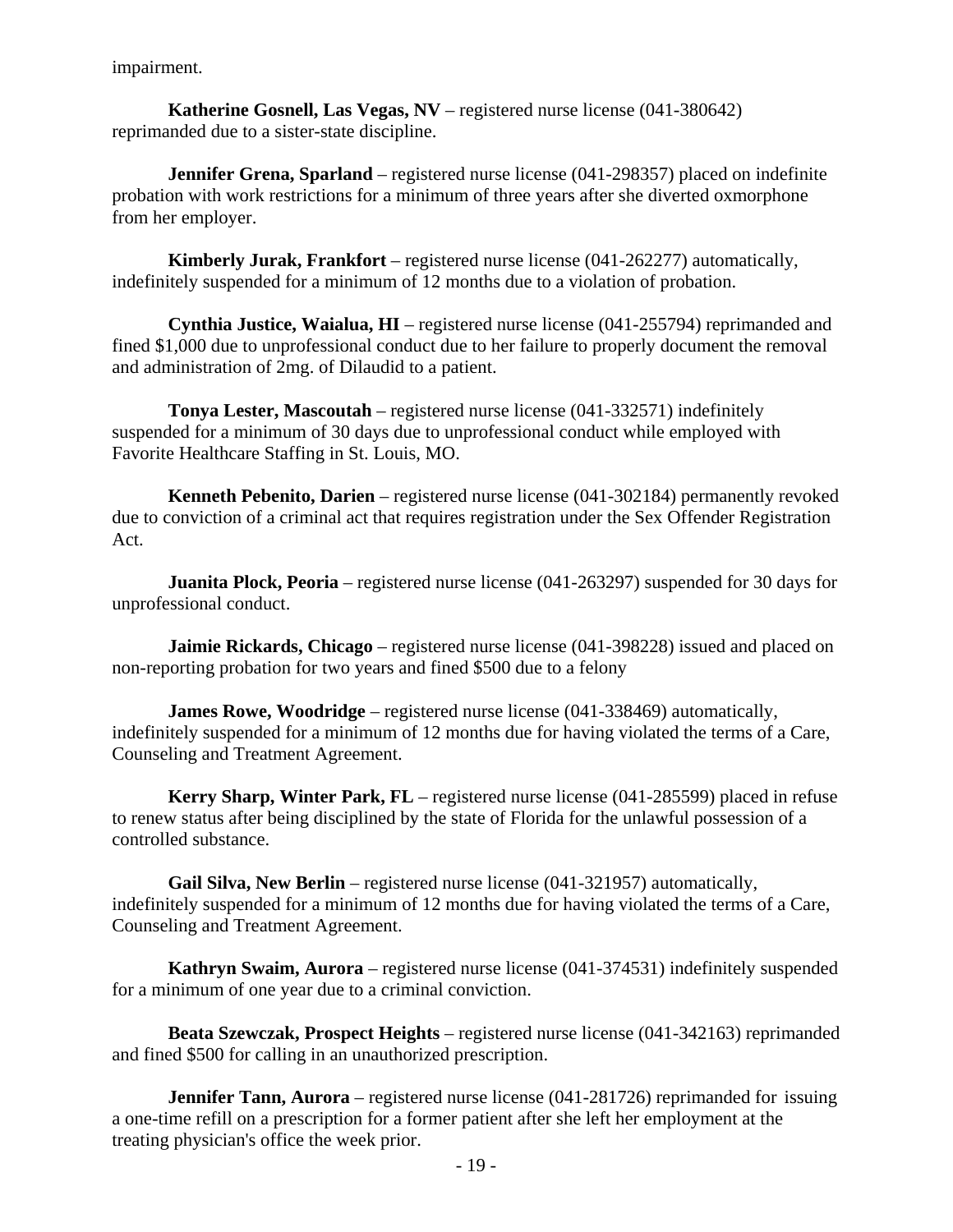**Sheila Tool, St. Joseph** – registered nurse license (041-285893) restored to indefinite probation with work restrictions for a minimum of three years and effective upon payment of fees, filing of forms and proof of successful completion of the NCLEX.

 **Clyde Ward, Hannibal, MO** – registered nurse license (041-348154) placed on indefinite probation with work restrictions for a minimum of three years for diverting controlled substances.

 **Julie Wojciechowski, Round Lake Park** – registered nurse license (041-356773) automatically, indefinitely suspended for a minimum of 12 months due for having violated the terms of a Care, Counseling and Treatment Agreement.

 **Nicole Zottman, Lakemoor** – registered nurse license (041-288398) automatically, indefinitely suspended for a minimum of 12 months for violating the terms of her probation.

 **Sandra Burgess,** Payson – licensed practical nurse license (043-109807) indefinitely suspended for a minimum of one year for having tested positive for Methamphetamine while employed at St. Vincent's Home in Quincy, Illinois.

 **Cyndi Cunningham, Lummi Island, WA** – licensed practical nurse license (043- 061552) revoked due to the revocation of her Washington state nursing license.

 **Rayfette Gaines, Chicago** – licensed practical nurse license (043-062653) reprimanded and fined \$250 for failure to maintain records of patient care and treatment and failure to cooperate with investigations.

 **Rebecca Henderson, Scottville** – licensed practical nurse license (043-105706) reprimanded due to her failure to properly establish and maintain records of patient care.

 **Amy Knope, Sandoval** – licensed practical nurse license (043-078590) automatically, indefinitely suspended for a minimum of 12 months for violating the terms of Clarice Pickett 12/28/2011 Fairbury Lic# 043038800 licensed practical nurse license reprimanded for failure to follow the policies and procedures of Sugar Creek Alzheimer's Special Care Center in Normal, IL for a single lost medication tablet.

 **Clarice Pickett, Fairbury** – licensed practical nurse license (043-038800) reprimanded for failure to follow the policies and procedures of Sugar Creek Alzheimer's Special Care Center in Normal, Illinois for a single lost medication tablet.

 **Ashley Reed, La Harpe** – licensed practical nurse license (043-108777) reprimanded for failure to report her termination due to her failing to maintain records after she administered an incorrect medication.

 **Anisa Threadgill, Marion** – licensed practical nurse license (043-108539) placed on indefinite probation with work restrictions for a minimum of three years after plead guilty to unlawful possession of a controlled substance for having diverted two Hydrocodone tablets from Helia Healthcare of Carbondale Nursing Home in Carbondale, Illinois.

**Angela Umstattd, Leroy** – licensed practical nurse license (043-090161) suspended for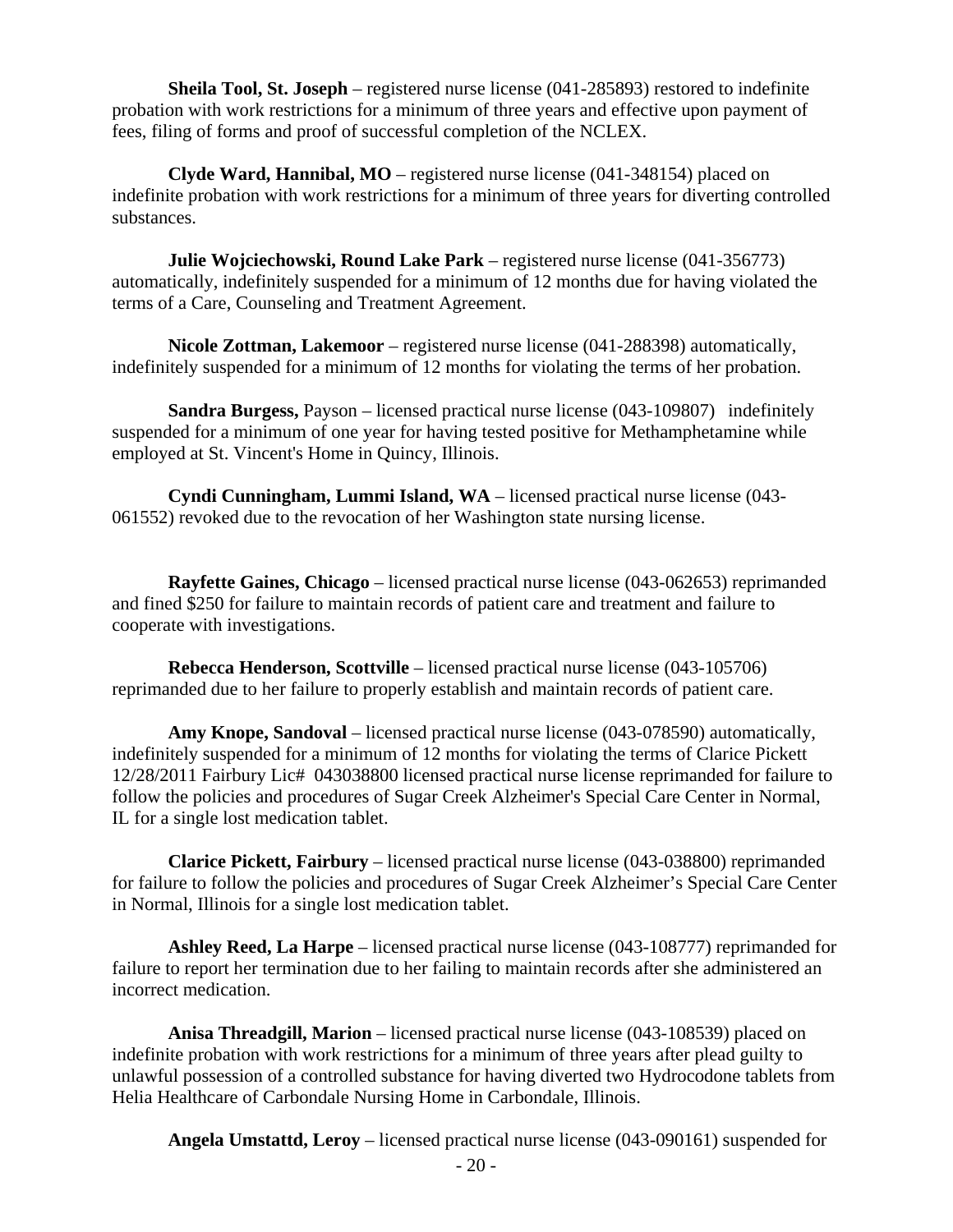30 days, followed by probation for four years and fined \$500 due to selling controlled substances and a felony conviction of Unlawful Delivery of Controlled Substances.

 **Candace Wells, Glen Ellyn** – licensed practical nurse license (043-104565) automatically, indefinitely suspended for violating the terms of her probation.

#### **NURSING HOME ADMINISTRATOR**

 **Gloria Green, Chicago** – nursing home administrator license (044-004544) placed on non-reporting probation for two years for violations of the Nursing Home Care Act.

### **OCCUPATIONAL THERAPY**

**Andrea Fones, Greenfield** – occupational therapy assistant license (057-002911) restored to indefinite probation after defaulted on an Illinois educational loan and has now entered into a repayment agreement.

#### **OPTOMETRY**

 **Eugene Ertman, Lincolnwood** – optometrist license (046-009545) automatically and indefinitely suspended for a minimum of 12 months due to a violation of probation. **PHARMACY** 

 **Marlena Daab, St. Libory** – pharmacy technician license (049-124494) restored to indefinite probation for a minimum of five years.

 **Kyle Grodzki, Chicago** – pharmacy technician license (049-140574) revoked after diverted controlled substances from his former pharmacy employer for personal use.

 **Randall Berger, Chesterfield, MO** – pharmacist license (051-041162) suspended for three years, followed by probation for five years after his pharmacist license in Missouri was suspended for three years, followed by probation for five years, for misappropriating a substantial amount of controlled substances and selling the drugs to other persons and then plead guilty to the felony charge of Conspiracy to Distribute Hydrocodone.

**Jason Demuth, Viola** – pharmacist license (051-040905) placed on indefinite probation for a minimum of five years after he diverted controlled substances from his former pharmacy employer.

**Jewel Freeman, Charlotte, NC** – pharmacist license (051-033836) reprimanded after being reprimanded by the North Carolina Board of Pharmacy related to a dispensing error.

 **Lawrence Horwitz**, **Wilmette** – pharmacist license (051-026323) reprimanded due to his failure to secure controlled substances and prevent theft as the pharmacist-in-charge of a pharmacy - permanently restriced from serving as a pharmacist-in-charge.

 **Harry Jones, Fort Collins, CO** – pharmacist license (051-029322) reprimanded after his Colorado pharmacist license was admonished by the Colorado Board of Pharmacy due to a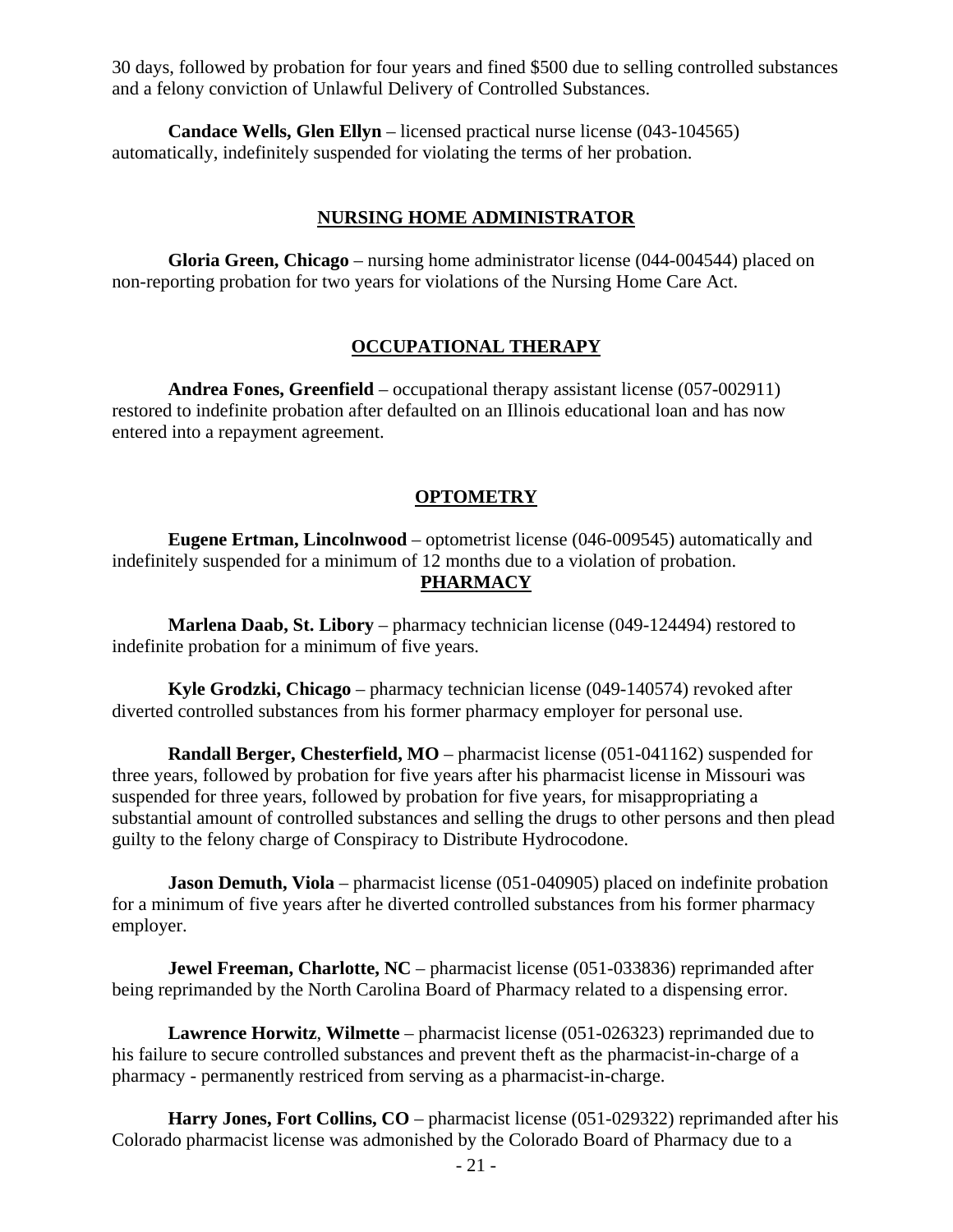medication error and for failure to notify the Department of same within 60 days.

 **Thomas Kaesberg, Belleville** – pharmacist license (051-031022) indefinitely suspended for a minimum of one year and fined \$1,000 after he admitted to his then pharmacy employer that he diverted a substantial quantity of controlled substances for personal use over a period of several years.

 **Rebecca Kraft, Edwardsville** – pharmacist license (051-294876) reprimanded due to a self reported sister-state discipline from Missouri based on an untimely renewal of her license.

**Karen Pawlak, Racine, WI** – pharmacist license (051-290777) reprimanded due to a sister-state discipline by Wisconsin based on a dispensing error.

 **Bill Poulos, Dodge City, KS** – pharmacist license (051app2916098) issued and placed on indefinite probation with work restrictions for a minimum of two years and eight months after being disciplined by the states of Iowa and Kansas related to issues involving diversion of controlled substances and substance abuse.

 **Ernest Riedl, Willow Springs** – pharmacist license (051-034194) placed on probation for two years and fined \$500 for having admitted to issuing gift cards in violation of company policy in the approximate amount of \$2,500 for use by customers of his former employer. He further admitted to having added extra propoxyphene, a controlled substance, to prescriptions for a family member.

 **Nicholas Sartoris, Pontiac** – pharmacist license (051-036307) probation from a previous entered consent order is extended for an additional year after he was the verifying pharmacist for a prescription dispensed to a patient when the patient was known to have an allergy/sensitivity to the prescribed drug.

 **Michael Van de Zande, LaCrosse, WI** – pharmacist license (051-037288) placed in refuse to renew status after he surrendered his Wisconsin pharmacist license was recently denied reinstatement of that license due to lack of evidence that he participated in drug/alcohol treatment and testing.

 **Altgeld Garden Drug Co., Chicago** – pharmacy license (054-003512) revoked and **Erskine A. Cartwright III, Chicago** – pharmacist license (051-033091) suspended for 30 days followed by probation for two years after information came to the Department's attention that from on or about the Fall of 2006 continuing to on or about the summer of 2007, the pharmacy dispensed a substantial quantity of prescription drugs, including controlled substances, pursuant to orders received electronically issued by physicians for patients who are alleged to have ordered the drugs via the internet. Additionally, the Department was not notified 30 days in advance of the pharmacy's closing.

 **Brementowne Drugs**, **Tinley Park –** pharmacy license (054-009533) fined \$1,000 for failure to notify the Department of its closing 30 days in advance of the closing.

 **Dev Pharmacy, Aurora** – pharmacy license (054-008356) placed on indefinite probation for a minimum of two years and fined \$15,000 and **Mahendra K. Patel, Aurora** – pharmacist license (051-032916) suspended for 30 days, followed by indefinite probation for a minimum of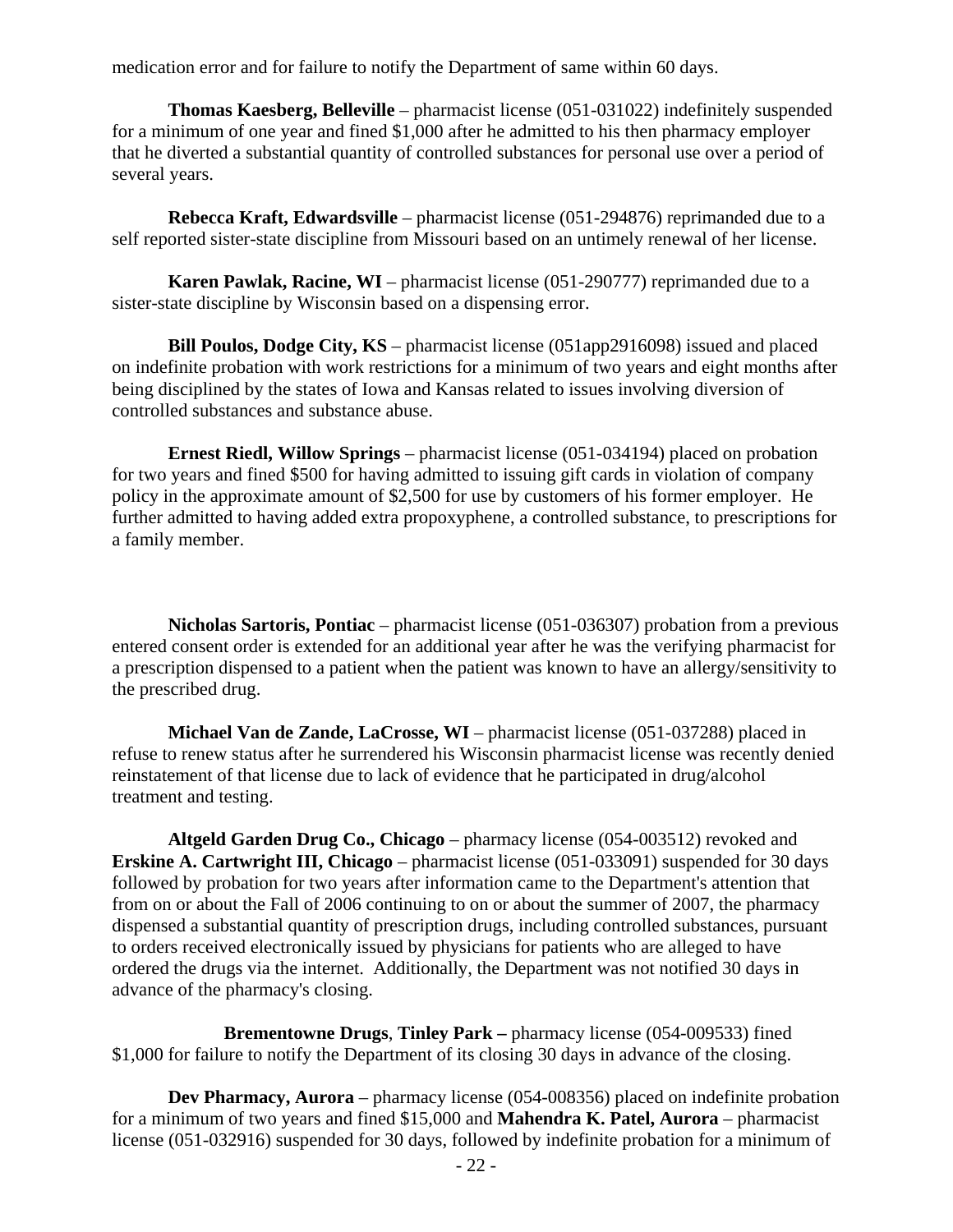two years due to a Department inspections of Dev Pharmacy, where Mr. Patel serves as the owner and pharmacist-in-charge, which revealed several violations of the Illinois Pharmacy Practice Act.

**Monument Pharmacy, Inc., Monument, CO** – pharmacy license (054-016635) reprimanded after being disciplined by several jurisdictions from 2004 to 2010 for conduct including unlicensed practice and a failure to report sister-state disciplinary actions.

 **Provident Hospital of Cook County, Chicago** – pharmacy license (054-017285) reprimanded and fined \$5,000 after inspections conducted in 2011, 2007 and 208, revealed violations of the Illinois Pharmacy Practice Act.

#### **PHYSICAL THERAPY**

**Jean Bourguignon, Taylorville** – physical therapist license (070-001640) permanently revoked due to conviction of a criminal act that requires registration under the Sex Offender Registration Act.

**John Voelz, Huntley** – (unlicensed) ordered to cease and desist unlicensed practice of physical therapy and assessed a \$3,000 civil penalty.

#### **PROFESSIONAL COUNSELORS**

 **Trevor Kendrick, Champaign** – licensed professional counselor license (178-003124) reprimanded and fined \$1,000 due to unsupervised private practice.

 **Lisa Breisch, Loves Park** – clinical professional counselor license (180-003465) reprimanded and fined \$1,000 for engaging in massage therapy that is beyond the scope of her licensure and unlicensed massage therapy supervision.

 **William Woods, Chicago –** clinical professional counselor license (180-005552) indefinitely suspended for a minimum of two years for allegedly participating in submitting false Medicare claims.

#### **REAL ESTATE**

 **Syed Ali, Skokie** – real estate broker license (475-126604) placed on probation for two years and fined \$7,000 for preparing, placing on incorrect letterhead, and altering the date of a loan preapproval letter where he was not the authorized signer.

 **Sharon Blackwell, Sparta** – real estate broker license (475-121027) reprimanded and fined \$1,500 for providing real estate services from an office that was not registered with the Department.

**Steven Miszkowicz, Chicago** – real estate broker license (475-102450) revoked and fined \$25,000 due to dishonorable, unethical, and unprofessional conduct, commingling client funds, and failure to remit or account for moneys belonging to his clients.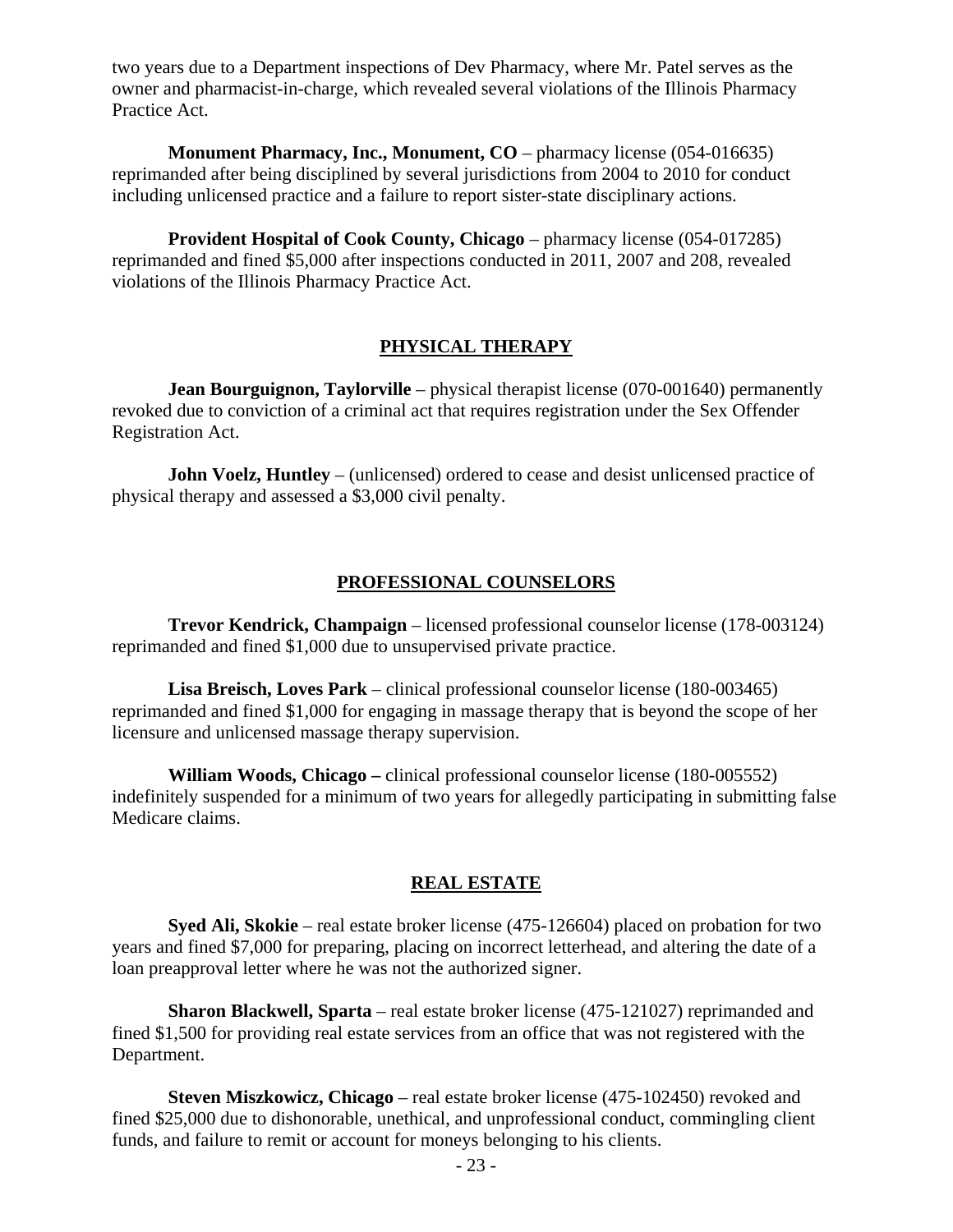**Daniel Nelson, Tulsa, OK** – real estate broker license (475-118626) fined \$500 due to a sister-state discipline by the state of Arkansas.

**John Paulson, Gurnee** – real estate broker license (475-078654) indefinitely suspended for engaging in the practice of real estate brokerage on an expired license and for aiding and abetting the unlicensed practice of real estate brokerage.

 **Terry Pounds, Johnsburg –** real estate broker license (475app3653271) issued and placed on probation for two years due to a 1987 conviction for delivery of a controlled substance and a 1992 conviction for attempted theft.

**Margaret Powell, Metropolis** – real estate broker license (475-125833) reprimanded and fined \$3,000 for receiving compensation for real estate activities from a source other than her sponsoring broker and for engaging in unprofessional conduct by producing real estate appraisal reports without a real estate appraiser license.

**James Pusateri, New Lenox** – real estate broker license (475-109386) revoked and fined \$75,000 and real estate broker corporation license (478-025329) revoked for failure to provide records to the Department and for multiple instances of failure to remit or account for moneys belonging to his clients.

 **Glenn Kozeluh, Naperville –** real estate salesperson license (476-238296) revoked and fined \$2,000 due to a felony conviction for mail fraud.

**Pablo Sarmiento, Chicago** – real estate salesperson license (476-435083) restored to indefinite probation for a minimum of one year.

 **Mark Anderson, Newton –** home inspector license (450-001016) placed in refuse to renew status for his failure to exercise reasonable diligence in the development, reporting, or communication of a home inspection report.

 **Henry Adamson, Overland Park, KS** – certified general real estate appraiser license (553app31437201) issued with reprimand after being disciplined by the state of Kansas.

 **Scott Kling, Batavia** – certified general real estate appraisal license (553-001071) fined \$2,500 for producing a misleading appraisal report.

 **Raul Alarcon, Westchester** - residential real estate appraisal license (556-003377) automatically, indefinitely suspended for a minimum of six months for violating the terms of his Consent to Administrative Supervision Agreement.

 **Jacqueline Czuprysnki, Bartlett** – certified residential real estate appraisal license (556- 003157) fined \$1,000 for failure to complete required courses in the requisite time.

 **Erwin Espe, Wilmette** – certified residential real estate appraiser license (556-003459) indefinitely suspended for a minimum of 10 years and fined \$8,000 due to a criminal conviction of Wire Fraud and for forging another's signature on an appraisal report.

 **Alan Gross, Chicago** – certified residential real estate appraiser license (556-004096) revoked as a result of his performance and submission of an appraisal where he forged his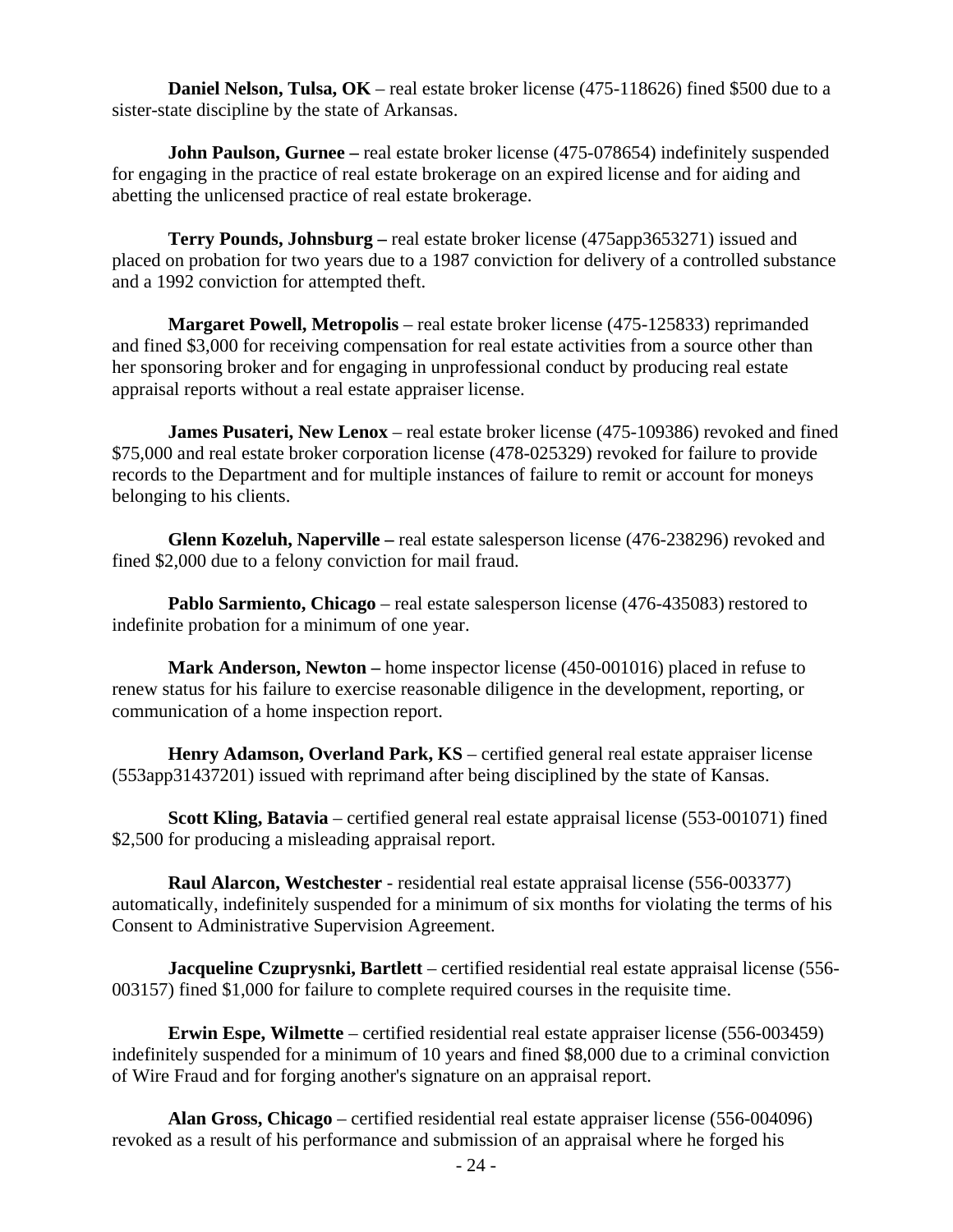supervisor's signature.

 **Michael Isom, East Alton** - certified residential real estate appraiser license (556- 003664) revoked for being more than 30 days delinquent in the payment of child support.

 **Hichem Jilani, Palos Park** – certified residential real estate appraiser license (556- 002472) indefinitely suspended for being convicted of one count of Wire Fraud in the US District Court.

 **Jamshid Kosari, Chicago** – certified residential real estate appraiser license (556- 003120) placed in refuse to renew status for the misrepresentations, lack of record keeping of documents, and failure to produce documents related to the appraisal report to the Department when requested.

 **Israel Sosa, Chicago –** certified residential real estate appraiser license (556-003304) restored to indefinite probation after defaulted on an Illinois educational loan and has now entered into a repayment agreement.

**Joseph Vega, Chicago** – certified residential real estate appraiser license (556-001972) revoked for failure to comply with an agreement with the Department.

 **Financial Traverers Highway, Park Ridge –** (unlicensed) ordered to cease and desist all activities requiring a Real Estate Timeshare Resale Agent license in Illinois.

 **Wayne Fletcher, Evanston** – (unlicensed) and **Fletcher and Real Equity Corp., Evanston** – (unlicensed) both ordered to cease and desist the unlicensed practice of real estate brokerage.

 **Michael Hanachek, Bartlett –** (unlicensed) ordered to cease and desist the unlicensed practice of home inspection.

 **Margaret Powell, Metropolis –** (unlicensed) ordered to cease and desist unlicensed practice as a real estate appraiser and assessed a \$5,000 civil penalty.

#### **ROOFING CONTRACTORS**

**Daniel Allen, Collinsville** – roofing contractor license (104-013744) placed in refuse to renew status for performing roofing services while his license was in cancelled status and engaging in dishonorable, unethical and unprofessional conduct.

 **Anderson Roofing, Belvidere** – roofing contractor license (104-015200) reprimanded and fined \$500 for aiding and assisting unlicensed practice and filing false reports.

 **Cooper Construction, Beardstown** – roofing contractor license (104-013417) placed in refuse to renew status for performing roofing services that constituted professional incompetence or gross negligence.

 **First Start Roofing Co., Maywood** – roofing contractor license (104-013658) placed in refuse to renew status after engaged in dishonorable, unethical or unprofessional conduct of a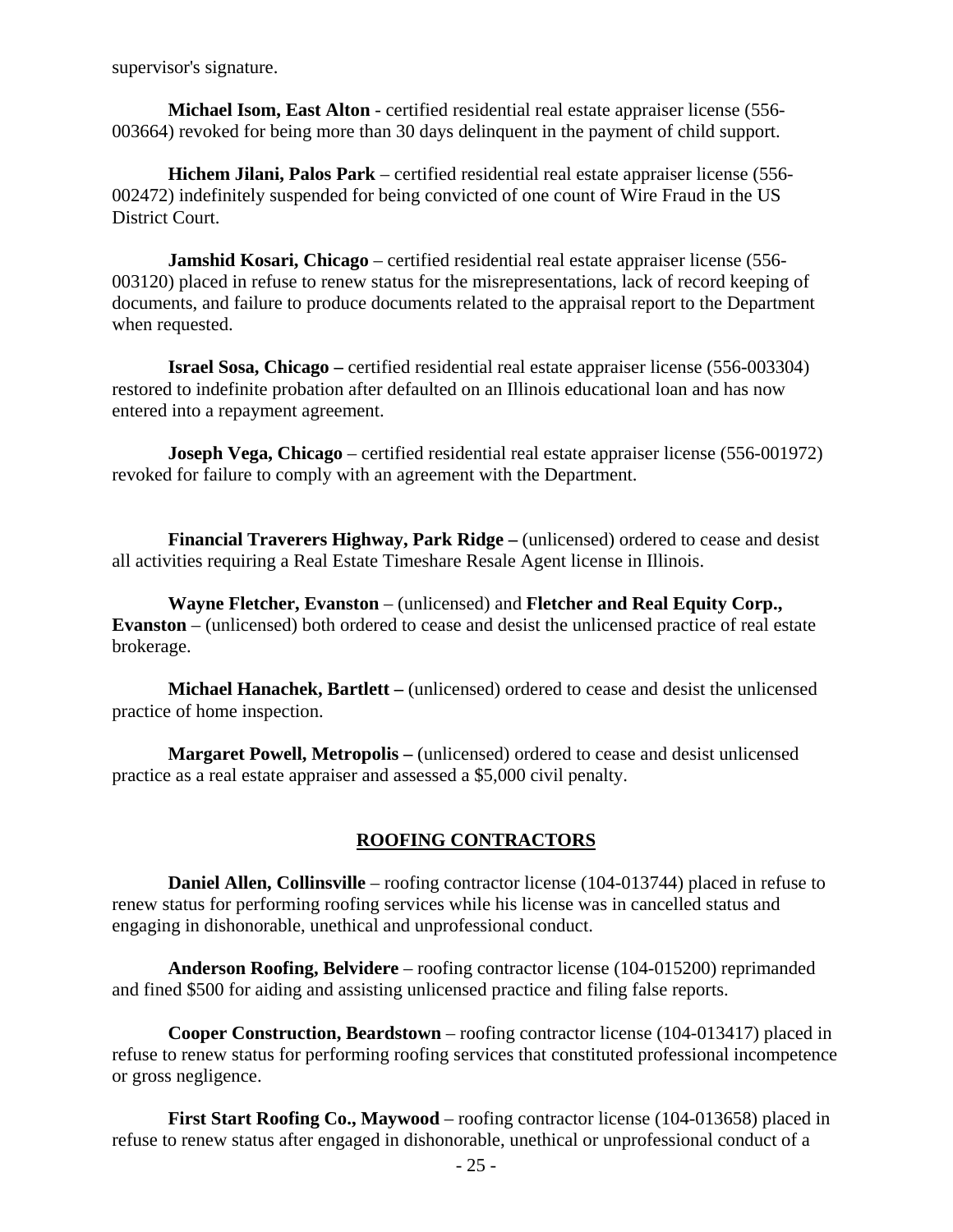character likely to deceive, defraud or harm the public.

 **Franklin Remodeling, Woodriver** – roofing contractor license (104-000553) placed in refuse to renew status for performing roofing services while license was non-renewed.

 **Katelly Roofing and Contracting, Streator** – roofing contractor license (104-015019) placed in refuse to renew status for performing roofing services while license was in not-renewed status.

 **Kowalkowski General Construction, Chicago** – roofing contractor license (104- 013498) placed in refuse to renew status for performing roofing services while license was in cancelled status and engaging in conduct that constitutes professional incompetence or gross negligence in the practice of roofing contracting and dishonorable, unethical or unprofessional conduct of a character likely to deceive, defraud, or harm the public.

 **Marty's Alpine Construction, Woodstock** – roofing contractor license (104-005969) placed in refuse to renew status for engaging in dishonorable, unethical or unprofessional conduct of a character likely to deceive, defraud or harm the public.

 **Norm Kilker Roofing Co., Belleville** – roofing contractor license (104-004806) placed in refuse to renew status for performing roofing services while his license was in non-renewed status.

 **PSB Construction Inc., Bourbonnais** – roofing contractor license (104-006498) placed in refuse to renew status for performing roofing services that constituted professional incompetence or gross negligence in the practice of roofing.

**Razor Sharp Roofing Inc., Mount Olive** – roofing contractor license (104-015005) placed in refuse to renew status for aiding and assisting the unlicensed practice of roofing.

**Paul Rice, New Berlin** – roofing contractor license (104-010291) placed in refuse to renew status for aiding and assisting in the unlicensed practice of roofing.

 **Edward Vinson, Belleville** – roofing contractor license (104-012844) placed in refuse to renew status for performing roofing services while his license was in cancelled status, and for engaging in professional incompetence or gross negligence in the practice of roofing contracting and engaging in dishonorable, unethical or unprofessional conduct of a character likely to deceive, defraud or harm the public.

 **Ricky Ephraim, Burbank –** (unlicensed) ordered to cease and desist the unlicensed practice as a roofing contractor.

**Steve Glen, Odin** – (unlicensed) ordered to cease and desist the unlicensed practice as a roofing contractor.

**Phillip Hale, Marion** – (unlicensed) ordered to cease and desist the unlicensed practice as a roofing contractor.

**Jeremy Heiderscheit, Polo** – (unlicensed) ordered to cease and desist the unlicensed